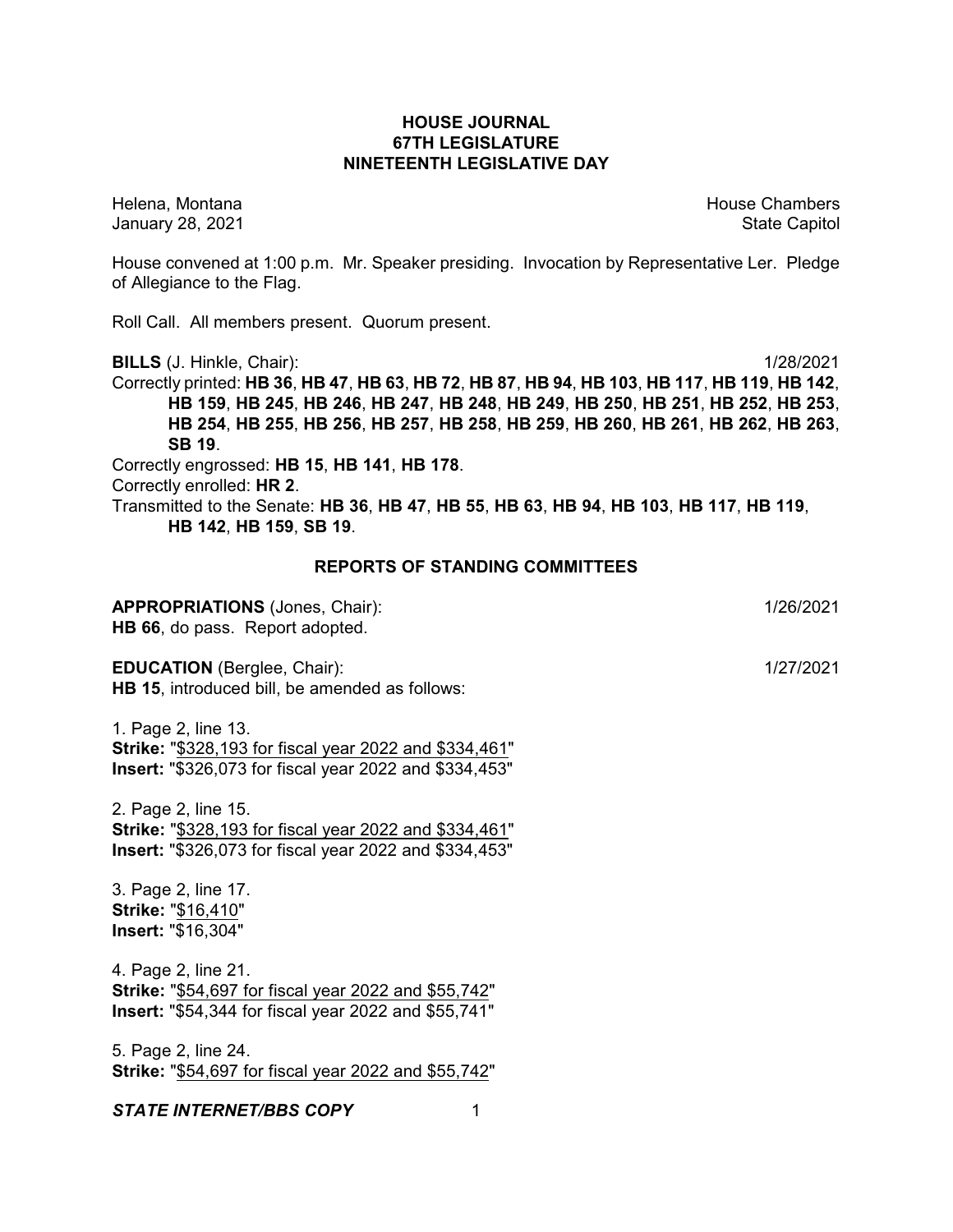**Insert:** "\$54,344 for fiscal year 2022 and \$55,741"

6. Page 2, line 26. **Strike:** "\$2,736" **Insert:** "\$2,718" 7. Page 3, line 3. **Strike:** "\$54,697 for fiscal year 2022 and \$55,742" **Insert:** "\$54,344 for fiscal year 2022 and \$55,741" 8. Page 3, line 6. **Strike:** "\$54,697 for fiscal year 2022 and \$55,742" **Insert:** "\$54,344 for fiscal year 2022 and \$55,741" 9. Page 3, line 8. **Strike:** "\$2,736" **Insert:** "\$2,718" 10. Page 3, line 12. **Strike:** "\$109,397 for fiscal year 2022 and \$111,486" **Insert:** "\$108,690 for fiscal year 2022 and \$111,483" 11. Page 3, line 15. **Strike:** "\$109,397 for fiscal year 2022 and \$111,486" **Insert:** "\$108,690 for fiscal year 2022 and \$111,483" 12. Page 3, line 17. **Strike:** "\$5,470" **Insert:** "\$5,434" 13. Page 4, line 7. **Strike:** "\$225" **Insert:** "\$223" 14. Page 4, line 12. **Strike:** "\$21.87" **Insert:** "\$21.73" 15. Page 4, line 15. **Strike:** "\$22.84" **Insert:** "\$22.70" 16. Page 4, line 20. **Strike:** "\$7,491" **Insert:** "\$7,443"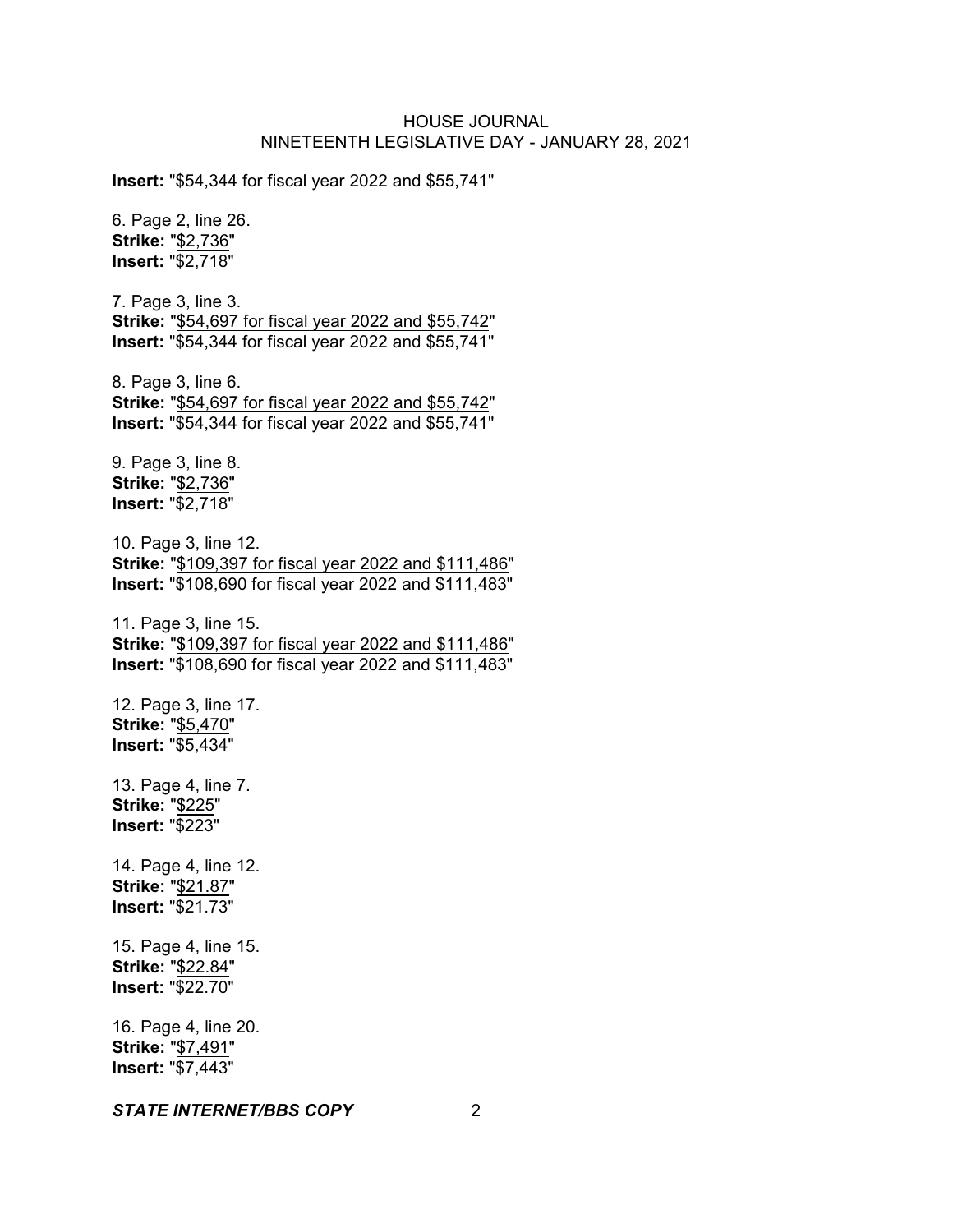17. Page 4, line 25. **Strike:** "\$5,851 for fiscal year 2022 and \$5,963" **Insert:** "\$5,813 for fiscal year 2022 and \$5,962"

18. Page 5, line 2. **Strike:** "\$5,851 for fiscal year 2022 and \$5,963" **Insert:** "\$5,813 for fiscal year 2022 and \$5,962"

19. Page 5, line 6. **Strike:** "\$7,491" **Insert:** "\$7,443"

20. Page 5, line 11. **Strike:** "\$3,407" **Insert:** "\$3,385"

And, as amended, do pass. Report adopted.

**HB 27**, do pass. Report adopted. **HB 143**, do pass. Report adopted.

**STATE ADMINISTRATION** (McKamey, Chair): 1/28/2021 **HB 178**, introduced bill, be amended as follows:

1. Page 1, line 23. Following: "each" Insert: "state"

2. Page 2, line 2. Following: line 1 Insert: "(b) submit all required documentation and reports to the board by July 15 of each state fiscal year;"

**Renumber:** subsequent subsections

And, as amended, do pass. Report adopted.

**SB 1**, be concurred in. Report adopted. **SB 21**, be concurred in. Report adopted.

**TRANSPORTATION** (Loge, Chair): 1/27/2021 **HB 141**, introduced bill, be amended as follows:

1. Title, line 6. Following: "DESIGNATION" Strike: "FORM"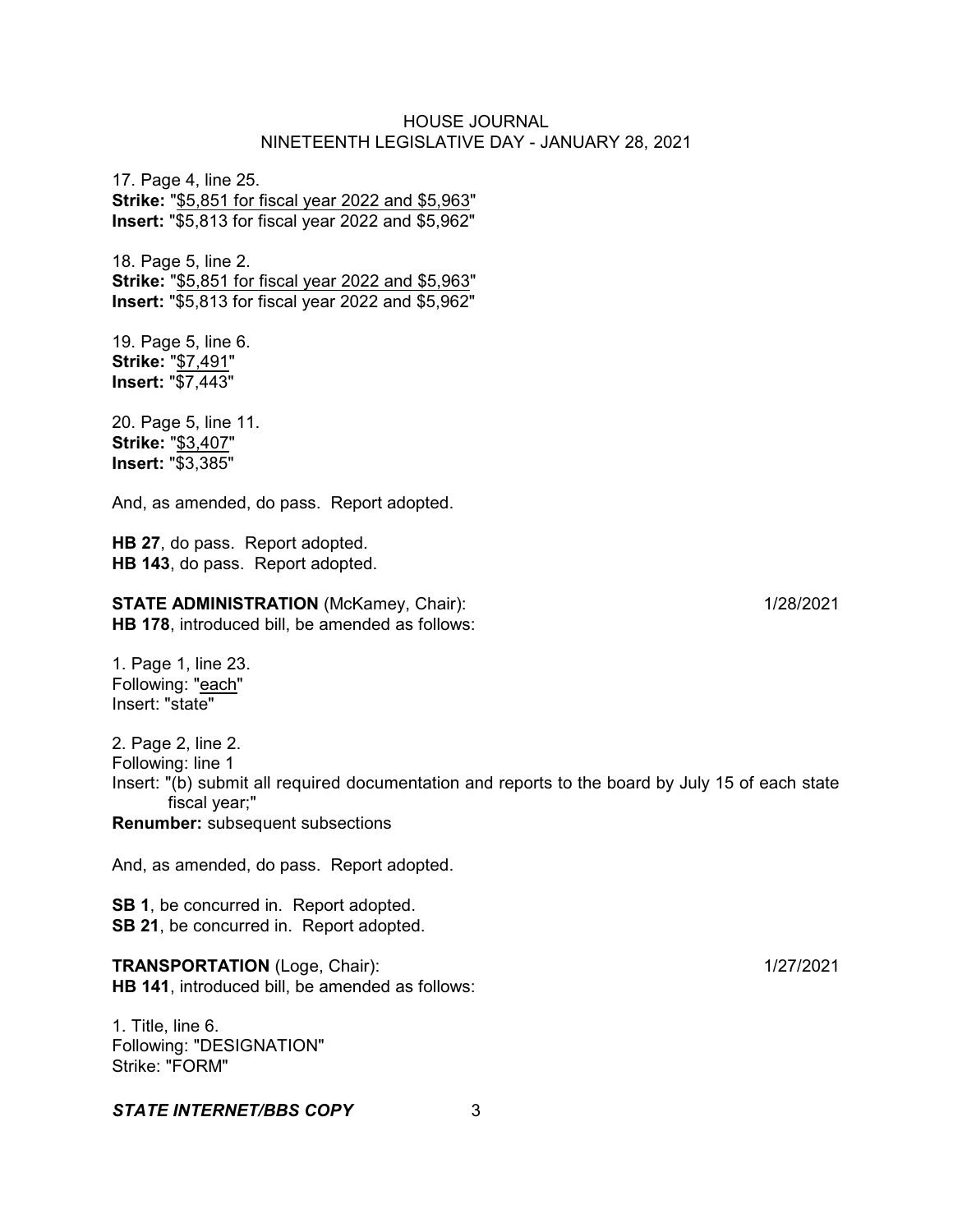2. Title, line 7. Following: "DESIGNATION" Strike: "FORM"

3. Page 1, line 14. Strike: "executing and notarizing a" Insert: "completing the"

4. Page 1, line 14. Strike: "form" Insert: "on the application for certificate of title"

5. Page 1, line 16. Following: "(2)" Strike: "(a)" Following: "designation" Strike: "form prescribed by the department"

6. Page 1, line 18. Strike: "(i)" Insert: "(a)" **Renumber:** subsequent subsections

7. Page 1, line 18. Following: "number" Strike: ", if applicable,"

8. Page 1, line 19. Following: "vessel" Insert: ", signed under penalty of unsworn falsification as provided in 45-7-203"

9. Page 1, line 19. Following: "vessel;" Insert: "and"

10. Page 1, line 20 through line 21. Strike: "; and" on line 20 through "public" on line 21

11. Page 1, line 22 through line 23. Strike: subsection (b) in its entirety

12. Page 1, line 24. Strike: "form is properly executed" Insert: "is perfected when it is submitted to the department with an application for certificate of title and"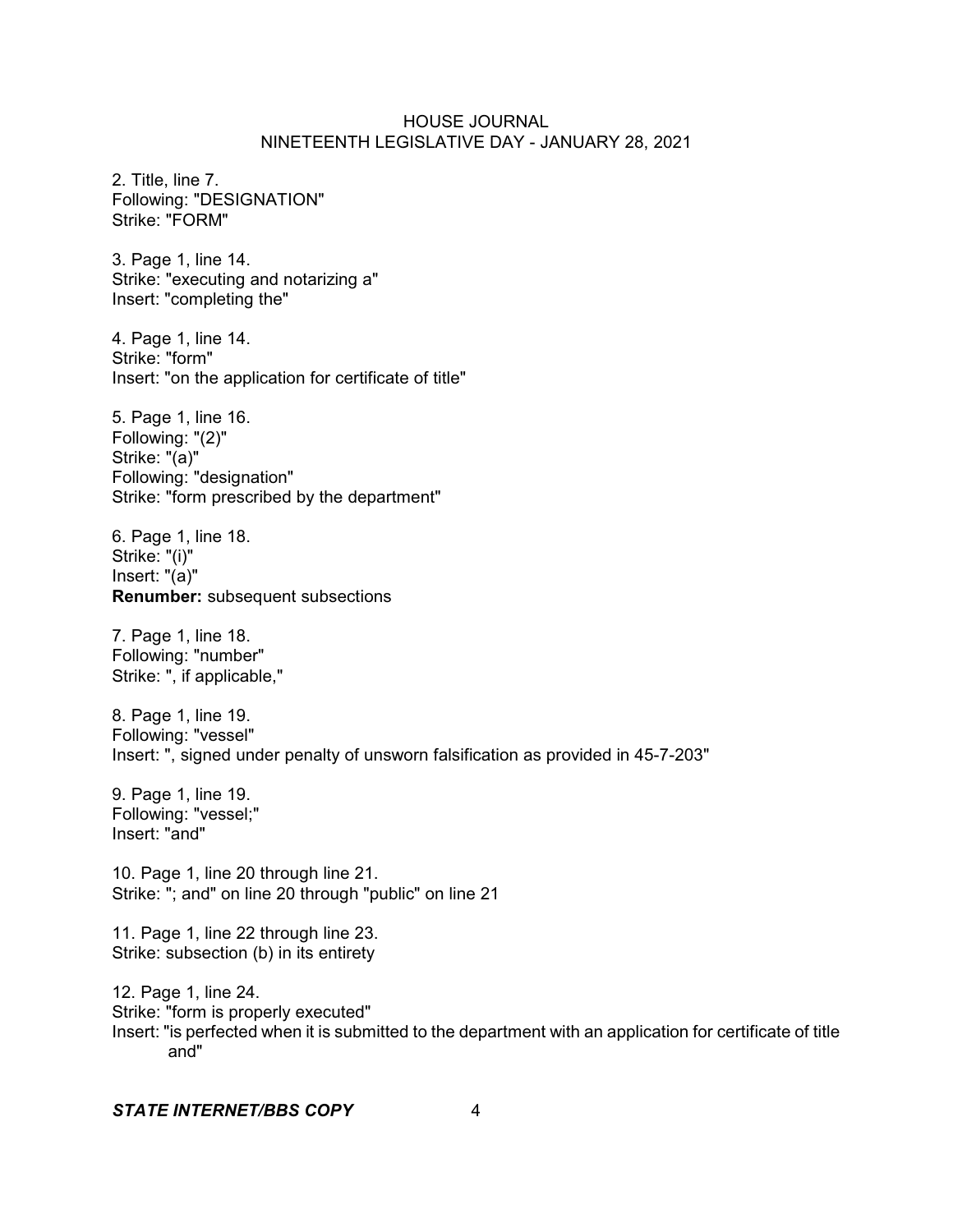13. Page 1, line 24. Following: "information" Strike: "," Insert: "and"

14. Page 1, line 24 through line 25. Following: "signatures" on line 24 Strike: "," on line 24 through "notarization" on line 25

15. Page 1, line 26. Following: "invalidate a" Insert: "perfected"

16. Page 1, line 27. Following: "designation" Strike: "form"

17. Page 2, line 1. Following: "revoke a" Insert: "perfected" Following: "designation" Strike: "form"

18. Page 2, line 2. Following: "death;" Insert: "or"

19. Page 2, line 3. Strike: "properly executing a subsequent" Insert: "submitting a new"

20. Page 2, line 3. Strike: "form; or" Insert: "with an application for certificate of title."

21. Page 2, line 4. Strike: subsection (c) in its entirety

22. Page 2, line 6. Strike: "properly executed" Insert: "perfected"

23. Page 2, line 6. Following: the first "designation" Strike: "form" Following: "present the"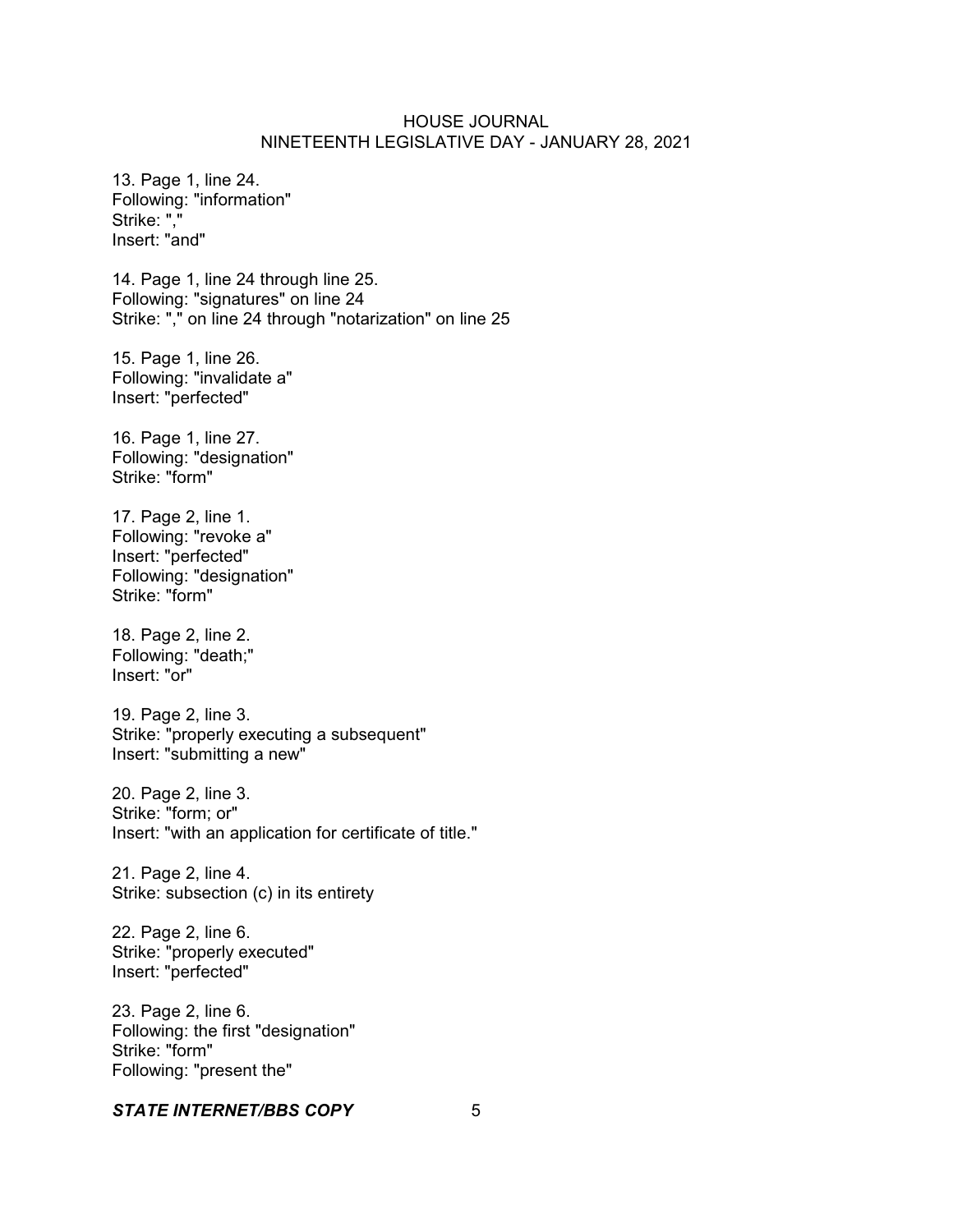Strike: "beneficiary designation form,"

24. Page 2, line 7. Strike: "on the form," Insert: "as a beneficiary"

25. Page 2, line 8. Strike: "at" Insert: "to the department, to"

26. Page 2, line 8. Following: "office" Insert: ", or to an authorized agent"

27. Page 2, line 10. Following: "vessel" Insert: "as required by 61-3-220"

28. Page 2, line 12. Following: "department" Insert: ", the county treasurer's office, or an authorized agent"

29. Page 2, line 15. Following: "designation" Strike: "form"

30. Page 2. Following: line 15

Insert: "**Section 2.** Section 61-3-202, MCA, is amended to read:

"**61-3-202. Certificate of title -- issuance -- contents -- joint ownership.** (1) A certificate of title issued by the department must contain:

(a) the date issued;

(b) the name and address of the owner;

(c) the mileage disclosed by the transferor when ownership of the motor vehicle, trailer, semitrailer, pole trailer, camper, motorboat, personal watercraft, sailboat, or snowmobile was transferred, including a notation that the record mileage is actual, not actual, or exceeds mechanical limits;

(d) the name and address of each secured party and lienholder, in the order of priority and perfection or, if the application was based on a surrendered certificate of title, in the order that the names and addresses are shown on the certificate of title;

(e) the title number assigned to the motor vehicle, trailer, semitrailer, pole trailer, camper, motorboat, personal watercraft, sailboat, or snowmobile;

(f) the name of the jurisdiction in which the motor vehicle, trailer, semitrailer, pole trailer, camper, motorboat, personal watercraft, sailboat, or snowmobile owner resides, the words "certificate of title", the motor vehicle, trailer, semitrailer, pole trailer, camper, motorboat, personal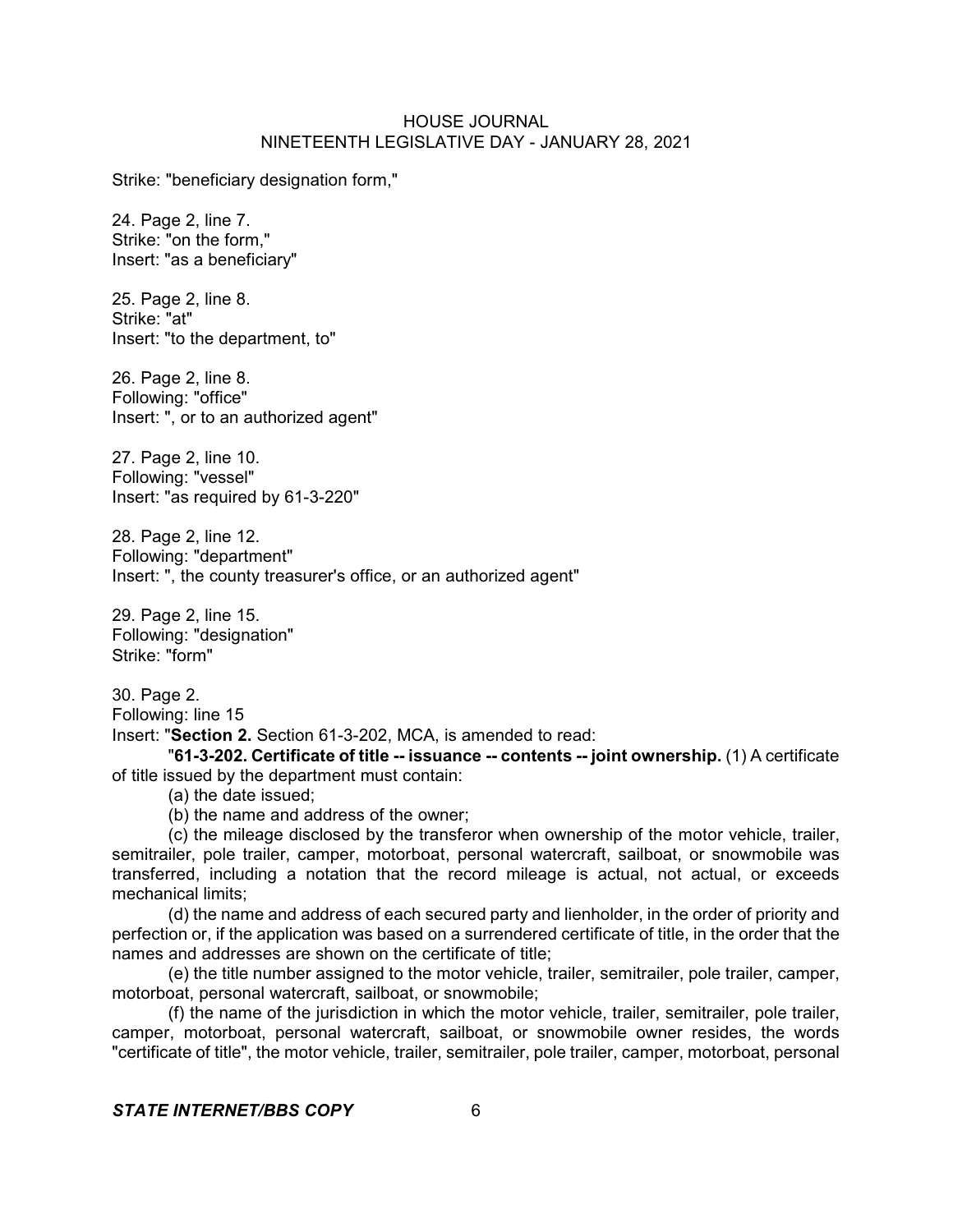## HOUSE JOURNAL

# NINETEENTH LEGISLATIVE DAY - JANUARY 28, 2021

watercraft, sailboat, or snowmobile identification number, the manufacturer's designated model year of manufacture, make, and model of the motor vehicle, trailer, semitrailer, pole trailer, camper, motorboat, personal watercraft, sailboat, or snowmobile, and any required or carried-forward brands;

(g) the unique transaction record number, if available and assigned by the department; and (h) any other data that the department prescribes.

(2) A certificate of title issued by the department is valid until canceled by the department

upon:

(a) a transfer, in the electronic record, of title of any ownership interest shown in the certificate of title;

(b) notice received by the department of the surrender of the certificate of title to a motor vehicle, trailer, semitrailer, pole trailer, camper, motorboat, personal watercraft, sailboat, or snowmobile to a title-issuing agency of another jurisdiction for an issuance of a title in that jurisdiction;

(c) the issuance of a duplicate certificate of title; or

(d) a determination by the department that the certificate of title contains a substantial error or that the person who requested issuance of the certificate of title paid the required fees and taxes with an insufficient funds check.

(3) (a) Whenever the conditions described in subsection (2)(d) occur, the department shall:

(i) give prompt written notice of the cancellation of the certificate of title to any owner, secured party, or lienholder of record; and

(ii) stop any change to the electronic record of title.

(b) The action taken by the department under subsection (3)(a) prevents the transfer of any ownership interest until the error is corrected or the fees and taxes have been paid.

(4) If the names and addresses of more than one owner are listed on the certificate of title, joint ownership with right of survivorship, and not as tenants in common, and not as transfer on death, is presumed." "

**Renumber:** subsequent sections

31. Page 2, line 22. Following: "designation" Strike: "form"

And, as amended, do pass. Report adopted.

## **MESSAGES FROM THE SENATE**

**Senate bills** passed and transmitted to the House for concurrence: 1/26/2021

**SB 54**, introduced by J. Ellsworth

**SB 57**, introduced by J. Pomnichowski

**SB 82**, introduced by S. Fitzpatrick

**SB 90**, introduced by J. Small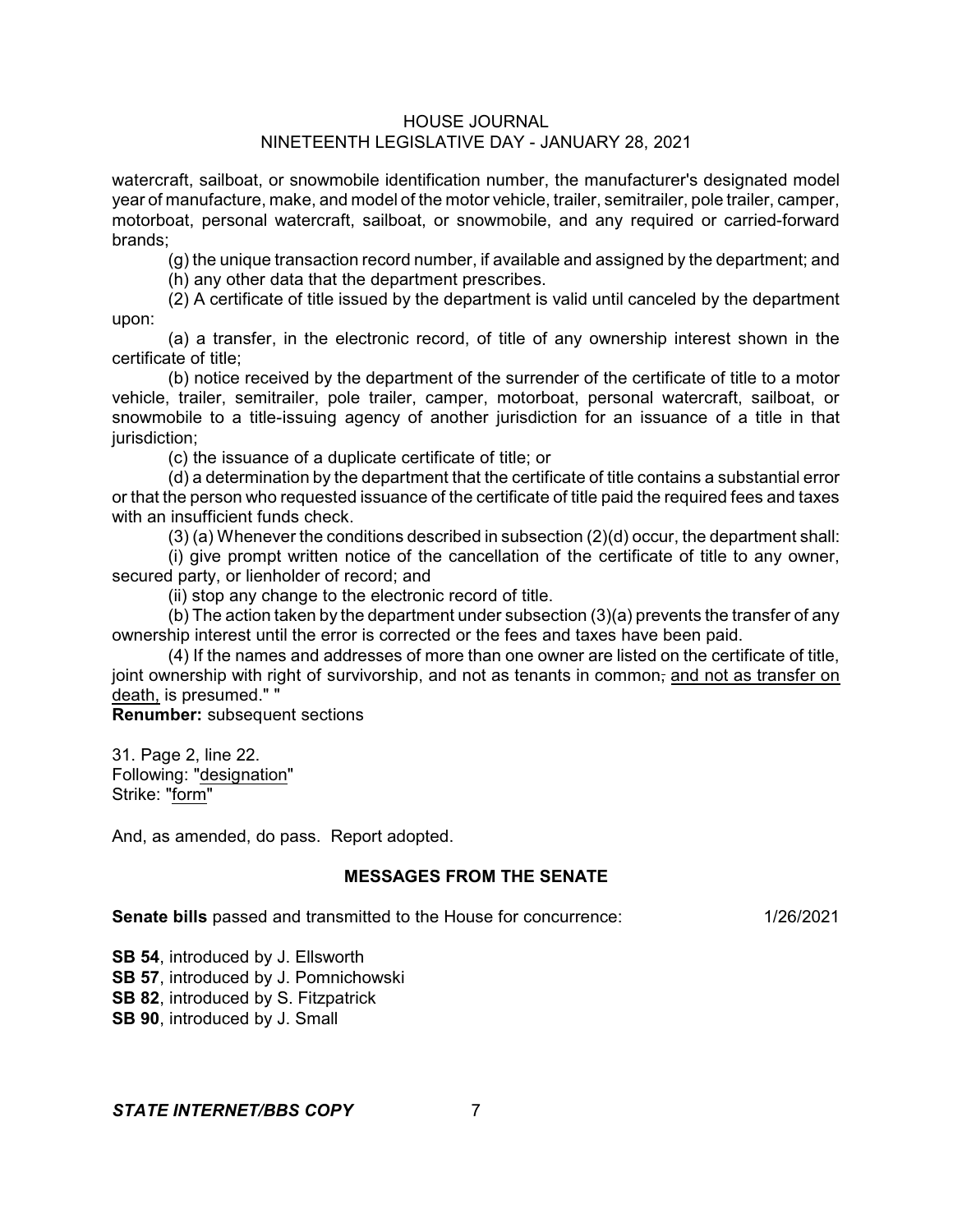## **FIRST READING AND COMMITMENT OF BILLS**

The following House bills were introduced, read first time, and referred to committees:

**HB 264**, introduced by R. Fitzgerald, J. Hamilton, referred to Transportation.

**HB 265**, introduced by M. Marler, referred to Business and Labor.

**HB 266**, introduced by K. Holmlund, F. Anderson, D. Bedey, M. Blasdel, K. Bogner, E. Buttrey, J. Dooling, D. Fern, G. Frazer, F. Garner, M. Hopkins, B. Hoven, T. Jacobson, L. Jones, K. Kelker, D. Loge, K. Whitman, J. Windy Boy, referred to Transportation.

**HB 267**, introduced by N. Duram, M. Blasdel, R. Fitzgerald, J. Fuller, F. Garner, C. Glimm, M. Noland, D. Skees, S. Vinton, referred to Transportation.

**HB 268**, introduced by B. Phalen, G. Frazer, S. Galloway, B. Ler, M. Noland, B. Usher, referred to Local Government.

**HB 269**, introduced by R. Marshall, referred to Local Government.

The following Senate bills were introduced, read first time, and referred to committees:

**SB 54**, introduced by J. Ellsworth (by request of the Local Government Interim Committee), referred to Local Government.

**SB 57**, introduced by J. Pomnichowski (by request of the Legislative Council), referred to Legislative Administration.

**SB 82**, introduced by S. Fitzpatrick, referred to Legislative Administration.

**SB 90**, introduced by J. Small, referred to Business and Labor.

## **SECOND READING OF BILLS (COMMITTEE OF THE WHOLE)**

Majority Leader Vinton moved the House resolve itself into a Committee of the Whole for consideration of business on second reading. Motion carried. Representative M. Regier in the chair.

Mr. Speaker: We, your Committee of the Whole, having had under consideration business on second reading, recommend as follows:

**HB 122** - Minority Leader Abbott moved consideration of **HB 122** be passed for the day. Without objection, so ordered.

**HB 13** - Representative Carlson moved consideration of **HB 13** be postponed to a day certain. Motion **failed** as follows:

Yeas: Carlson, Duram, Fuller, Galloway, Gillette, Gist, Gunderson, Hill, Hinkle C, Hinkle J, Kassmier, Knudsen R, Lenz, Ler, Mitchell, Nave, Noland, Phalen, Reksten, Ricci, Schillinger, Sheldon-Galloway, Skees, Stromswold, Trebas, Tschida, Usher, Zolnikov. Total 28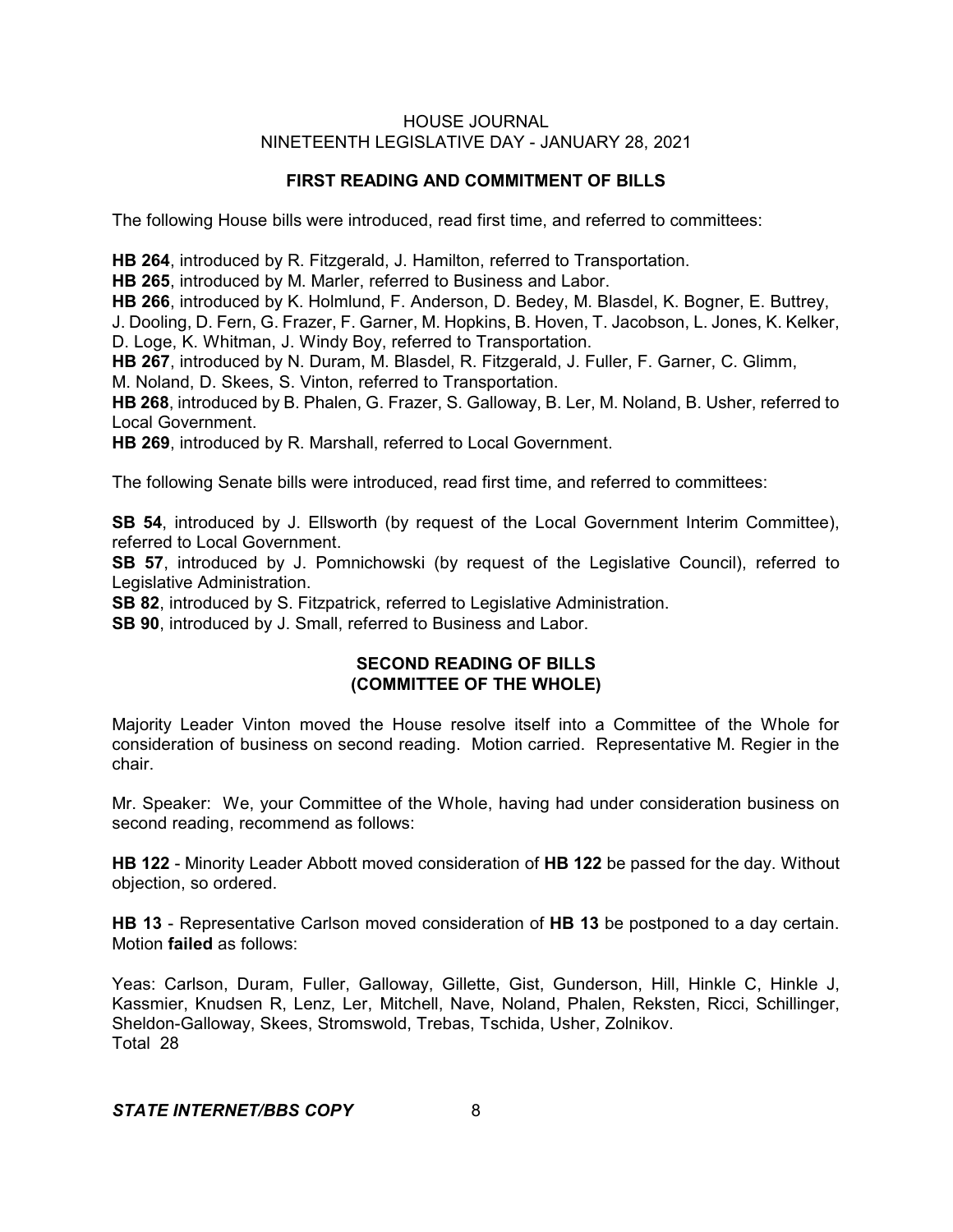Nays: Abbott, Anderson, Bartel, Beard, Bedey, Berglee, Bertoglio, Bishop, Brewster, Buckley, Buttrey, Caferro, Curdy, Custer, Dooling, Dunwell, Farris-Olsen, Fern, France, Frazer, Funk, Garner, Greef, Hamilton, Harvey, Hawk, Hayman, Holmlund, Hopkins, Jones, Karjala, Keane, Kelker, Keogh, Kerns, Kerr-Carpenter, Knudsen C, Kortum, Loge, Malone, Marler, Marshall, McKamey, Mercer, Moore, Novak, Olsen, Patelis, Putnam, Read, Running Wolf, Seekins-Crowe, Smith, Stafman, Stewart Peregoy, Sullivan, Tenenbaum, Thane, Vinton, Walsh, Weatherwax, Welch, Whiteman Pena, Whitman, Windy Boy, Mr. Speaker. Total 66

Voted absentee: None.

Excused: None. Total 0

Absent or not voting: Binkley, Fielder, Fitzgerald, Fleming, Regier A, Regier M. Total 6

**HB 13** - Representative Dooling moved **HB 13** do pass.

**HB 13** - Representative Gunderson moved for cloture. Motion carried. Motion carried as follows:

Yeas: Abbott, Anderson, Bartel, Beard, Bedey, Bertoglio, Binkley, Bishop, Brewster, Buckley, Buttrey, Carlson, Curdy, Custer, Dooling, Dunwell, Farris-Olsen, Fern, Fitzgerald, Fleming, France, Frazer, Fuller, Galloway, Garner, Gillette, Greef, Gunderson, Harvey, Hawk, Holmlund, Hopkins, Jones, Karjala, Kassmier, Kelker, Keogh, Kerns, Kerr-Carpenter, Knudsen C, Kortum, Lenz, Loge, Malone, Marler, Marshall, McKamey, Mercer, Mitchell, Moore, Nave, Noland, Novak, Patelis, Phalen, Putnam, Regier A, Regier M, Reksten, Ricci, Running Wolf, Schillinger, Sheldon-Galloway, Skees, Smith, Stafman, Stewart Peregoy, Stromswold, Sullivan, Tenenbaum, Thane, Trebas, Usher, Vinton, Walsh, Weatherwax, Welch, Whiteman Pena, Whitman, Mr. Speaker. Total 80

Nays: Berglee, Caferro, Duram, Fielder, Funk, Gist, Hamilton, Hill, Hinkle C, Hinkle J, Keane, Knudsen R, Ler, Olsen, Read, Seekins-Crowe, Tschida, Windy Boy, Zolnikov. Total 19

Voted absentee: None.

Excused: None. Total 0

Absent or not voting: Hayman. Total 1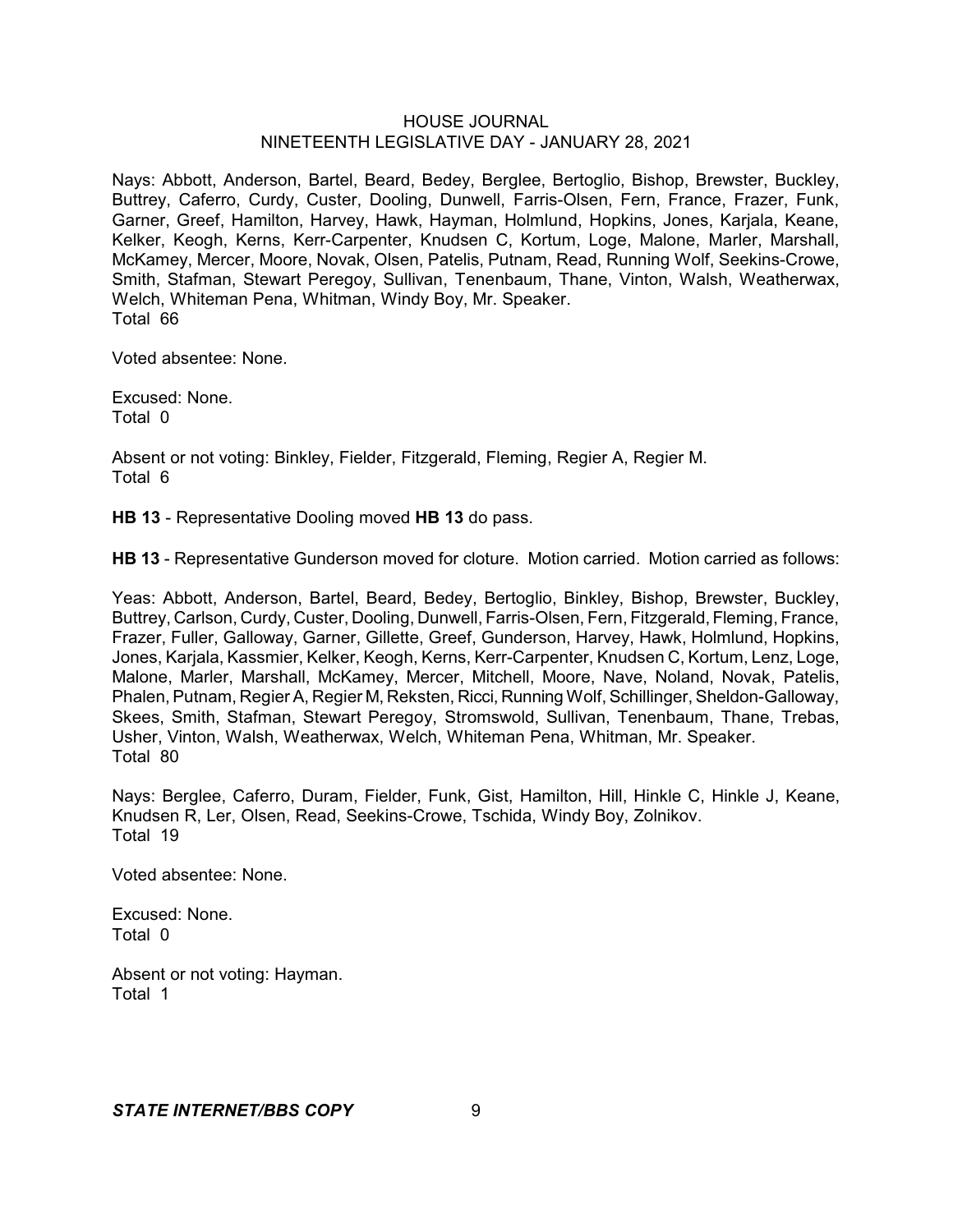**HB 13** - Representative Dooling moved **HB 13** do pass. Motion carried as follows:

Yeas: Abbott, Anderson, Bartel, Bedey, Berglee, Bertoglio, Bishop, Brewster, Buckley, Buttrey, Caferro, Curdy, Custer, Dooling, Dunwell, Farris-Olsen, Fern, Fitzgerald, Fleming, Frazer, Funk, Garner, Greef, Hamilton, Harvey, Hawk, Hayman, Holmlund, Hopkins, Jones, Karjala, Keane, Kelker, Keogh, Kerr-Carpenter, Knudsen C, Kortum, Marler, McKamey, Moore, Noland, Novak, Olsen, Patelis, Putnam, Read, Regier A, Regier M, Reksten, Ricci, Running Wolf, Seekins-Crowe, Smith, Stafman, Stewart Peregoy, Sullivan, Tenenbaum, Thane, Walsh, Weatherwax, Welch, Whiteman Pena, Whitman, Windy Boy, Mr. Speaker. Total 65

Nays: Beard, Binkley, Carlson, Duram, Fielder, France, Fuller, Galloway, Gillette, Gist, Gunderson, Hill, Hinkle C, Hinkle J, Kassmier, Kerns, Knudsen R, Lenz, Ler, Loge, Malone, Marshall, Mercer, Mitchell, Nave, Phalen, Schillinger, Sheldon-Galloway, Skees, Stromswold, Trebas, Tschida, Usher, Vinton, Zolnikov. Total 35

Voted absentee: None.

Excused: None. Total 0

Absent or not voting: None. Total 0

**HB 144** - Representative Fielder moved **HB 144** do pass. Motion carried as follows:

Yeas: Anderson, Bartel, Beard, Bedey, Berglee, Bertoglio, Binkley, Brewster, Buttrey, Carlson, Custer, Dooling, Duram, Fern, Fielder, Fitzgerald, Fleming, France, Frazer, Fuller, Funk, Galloway, Garner, Gillette, Gist, Greef, Gunderson, Harvey, Hawk, Hill, Hinkle C, Hinkle J, Holmlund, Hopkins, Jones, Kassmier, Kerns, Knudsen C, Knudsen R, Lenz, Ler, Loge, Malone, Marshall, McKamey, Mitchell, Moore, Nave, Noland, Novak,Patelis, Phalen, Putnam, Read, Regier A, Regier M, Reksten, Ricci, Schillinger, Seekins-Crowe, Sheldon-Galloway, Skees, Stromswold, Trebas, Tschida, Usher, Vinton, Walsh, Welch, Whitman, Zolnikov, Mr. Speaker. Total 72

Nays: Abbott, Bishop, Buckley, Caferro, Curdy, Dunwell, Farris-Olsen, Hamilton, Hayman, Karjala, Keane, Kelker, Keogh, Kerr-Carpenter, Kortum, Marler, Olsen, Running Wolf, Smith, Stafman, Stewart Peregoy, Sullivan, Tenenbaum, Thane, Weatherwax, Whiteman Pena, Windy Boy. Total 27

Voted absentee: None.

Excused: None. Total 0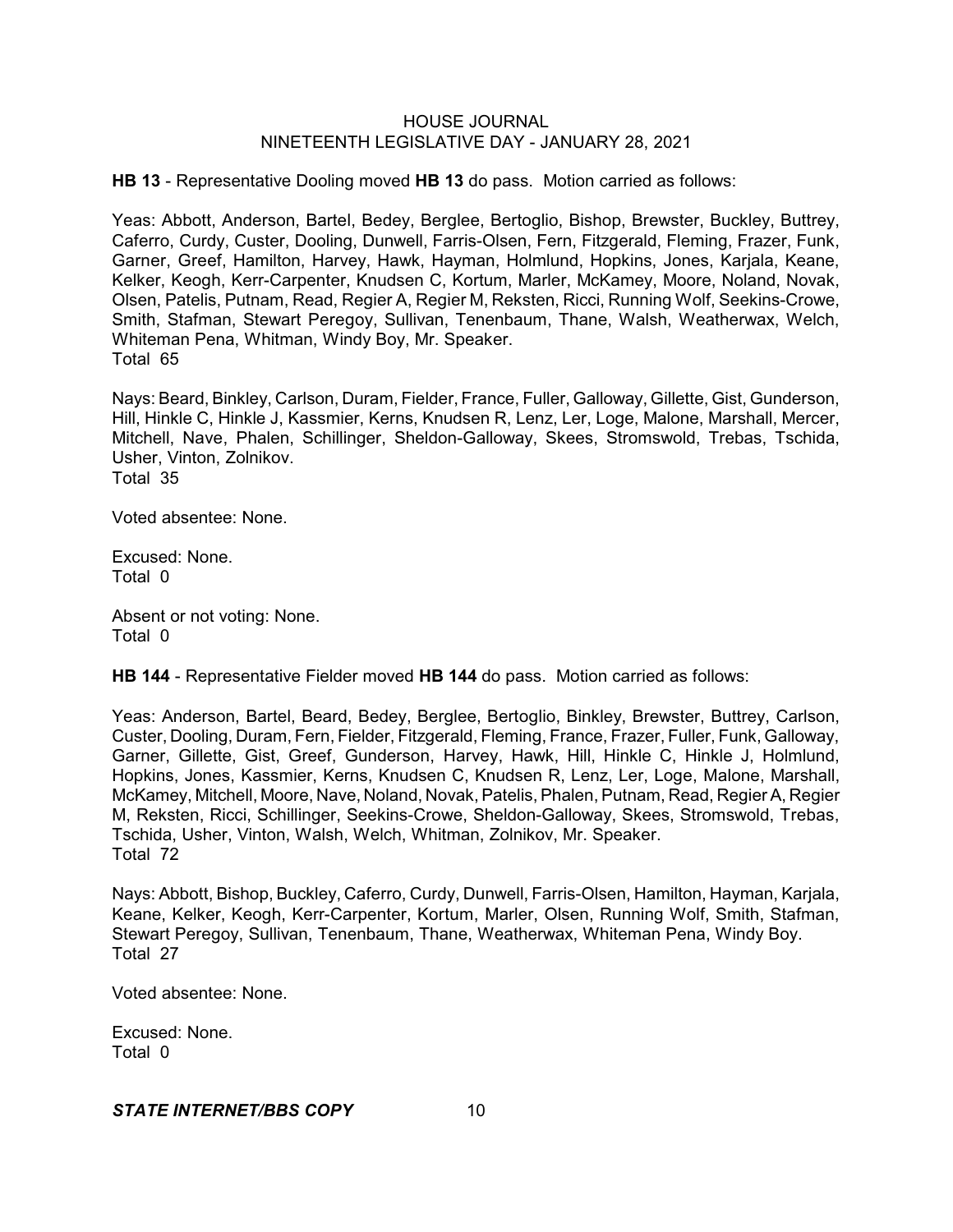Absent or not voting: Mercer. Total 1

Majority Leader Vinton moved the Committee rise and report. Motion carried. Committee arose. House resumed. Mr. Speaker presiding. Chair M. Regier moved the Committee of the Whole report be adopted. Report adopted as follows:

Yeas: Abbott, Anderson, Bartel, Beard, Bedey, Berglee, Bertoglio, Binkley, Bishop, Brewster, Buckley, Buttrey, Caferro, Carlson, Curdy, Custer, Dooling, Dunwell, Duram, Farris-Olsen, Fern, Fielder, Fitzgerald, Fleming, France, Frazer, Fuller, Funk, Galloway, Garner, Gillette, Gist, Greef, Gunderson, Hamilton, Harvey, Hawk, Hayman, Hill, Hinkle J, Holmlund, Hopkins, Jones, Karjala, Kassmier, Keane, Kelker, Keogh, Kerns, Kerr-Carpenter, Knudsen C, Knudsen R, Kortum, Lenz, Ler, Loge, Malone, Marler, Marshall, McKamey, Moore, Nave, Noland, Novak, Olsen, Patelis, Phalen, Putnam, Read, Regier A, Reksten, Ricci, Running Wolf, Schillinger, Seekins-Crowe, Sheldon-Galloway, Skees, Stafman, Stewart Peregoy, Stromswold, Sullivan, Tenenbaum, Thane, Trebas, Tschida, Usher, Vinton, Walsh, Weatherwax, Welch, Whiteman Pena, Whitman, Windy Boy, Zolnikov, Mr. Speaker. Total 95

Nays: Hinkle C, Mitchell, Smith. Total 3

Voted absentee: None.

Excused: None. Total 0

Absent or not voting: Mercer, Regier M. Total 2

## **THIRD READING OF BILLS**

The following bills having been read three several times, title and history agreed to, were disposed of in the following manner:

**HB 36** passed as follows:

Yeas: Abbott, Anderson, Bartel, Beard, Bedey, Berglee, Bertoglio, Binkley, Bishop, Brewster, Buckley, Buttrey, Caferro, Carlson, Curdy, Custer, Dooling, Dunwell, Duram, Farris-Olsen, Fern, Fielder, Fitzgerald, Fleming, France, Frazer, Fuller, Funk, Galloway, Garner, Gillette, Gist, Greef, Gunderson, Hamilton, Harvey, Hawk, Hayman, Hill, Hinkle C, Hinkle J, Holmlund, Hopkins, Jones, Karjala, Kassmier, Keane, Kelker, Keogh, Kerns, Kerr-Carpenter, Knudsen C, Knudsen R, Kortum, Lenz, Ler, Loge, Malone, Marler, Marshall, McKamey, Mercer, Mitchell, Moore, Nave, Noland, Novak, Olsen, Patelis, Phalen, Putnam, Read, Regier A, Regier M, Reksten, Ricci, Running Wolf, Schillinger, Seekins-Crowe, Sheldon-Galloway, Skees, Smith, Stafman, Stewart Peregoy,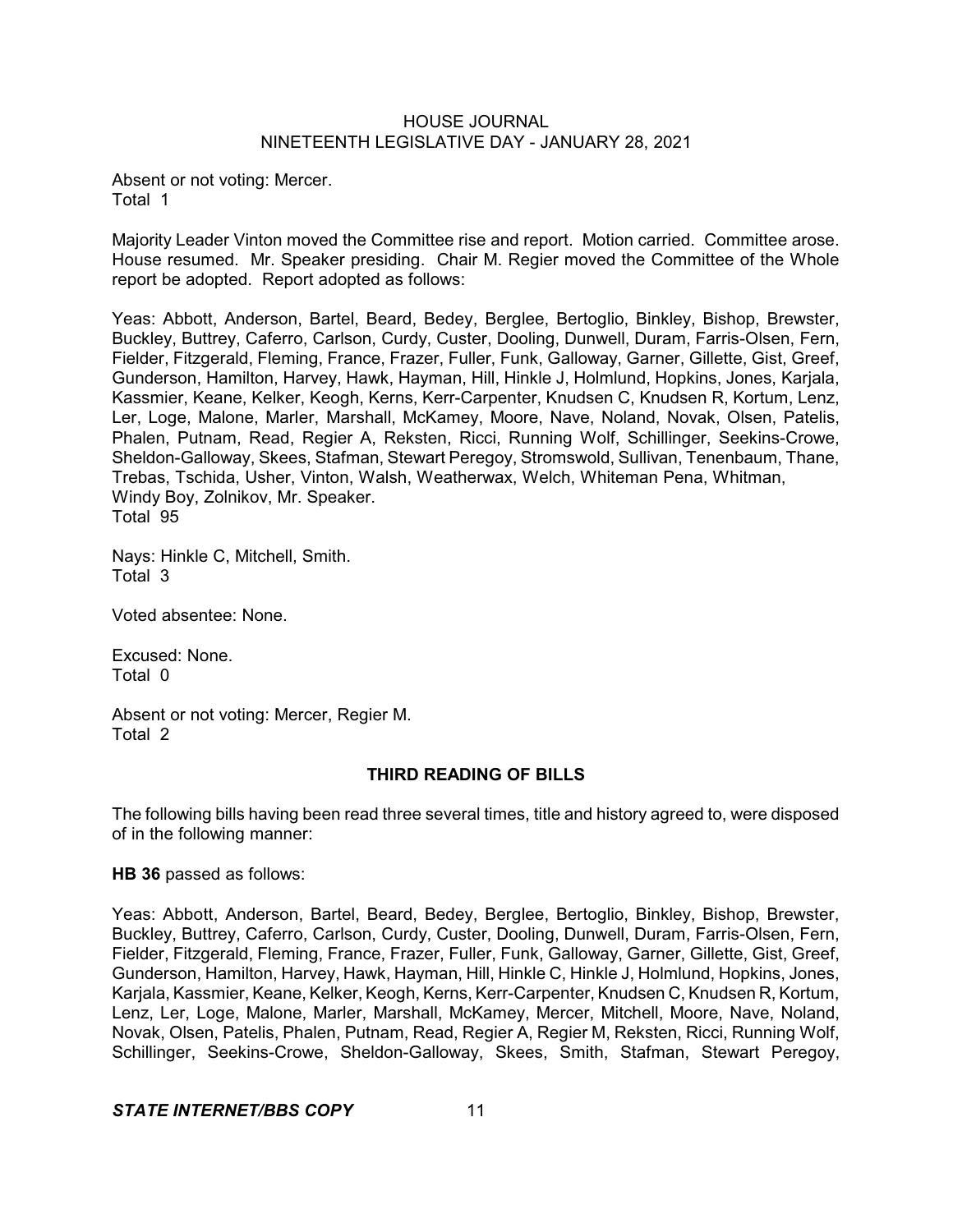Stromswold, Sullivan, Tenenbaum, Thane, Trebas, Tschida, Usher, Vinton, Walsh, Weatherwax, Welch, Whiteman Pena, Whitman, Windy Boy, Zolnikov, Mr. Speaker. Total 100

Nays: None. Total 0

Voted absentee: None.

Excused: None. Total 0

Absent or not voting: None. Total 0

**HB 47** passed as follows:

Yeas: Abbott, Anderson, Bartel, Bedey, Berglee, Bertoglio, Binkley, Brewster, Buckley, Buttrey, Caferro, Carlson, Custer, Dooling, Dunwell, Duram, Farris-Olsen, Fern, Fitzgerald, Fleming, France, Frazer, Funk, Garner, Gillette, Gist, Greef, Gunderson, Harvey, Hawk, Hinkle C, Holmlund, Hopkins, Jones, Kassmier, Keane, Kelker, Keogh, Kerr-Carpenter, Knudsen C, Knudsen R, Kortum, Lenz, Loge, Malone, Marler, Marshall, McKamey, Mercer, Moore, Nave, Noland, Novak, Patelis, Phalen, Putnam, Read, Regier A, Regier M, Reksten, Ricci, Running Wolf, Schillinger, Seekins-Crowe, Skees, Smith, Stafman, Stewart Peregoy, Stromswold, Sullivan, Thane, Trebas, Usher, Vinton, Walsh, Weatherwax, Welch, Whiteman Pena, Whitman, Windy Boy, Zolnikov, Mr. Speaker. Total 82

Nays: Beard, Bishop, Curdy, Fielder, Fuller, Galloway, Hamilton, Hayman, Hill, Hinkle J, Karjala, Kerns, Ler, Mitchell, Olsen, Sheldon-Galloway, Tenenbaum, Tschida. Total 18

Voted absentee: None.

Excused: None. Total 0

Absent or not voting: None. Total 0

**HB 55** passed as follows:

Yeas: Abbott, Anderson, Bartel, Beard, Bedey, Berglee, Bertoglio, Binkley, Bishop, Brewster, Buckley, Buttrey, Caferro, Carlson, Curdy, Custer, Dooling, Dunwell, Duram, Farris-Olsen, Fern, Fielder, Fitzgerald, Fleming, France, Frazer, Fuller, Funk, Galloway, Garner, Gillette, Gist, Greef,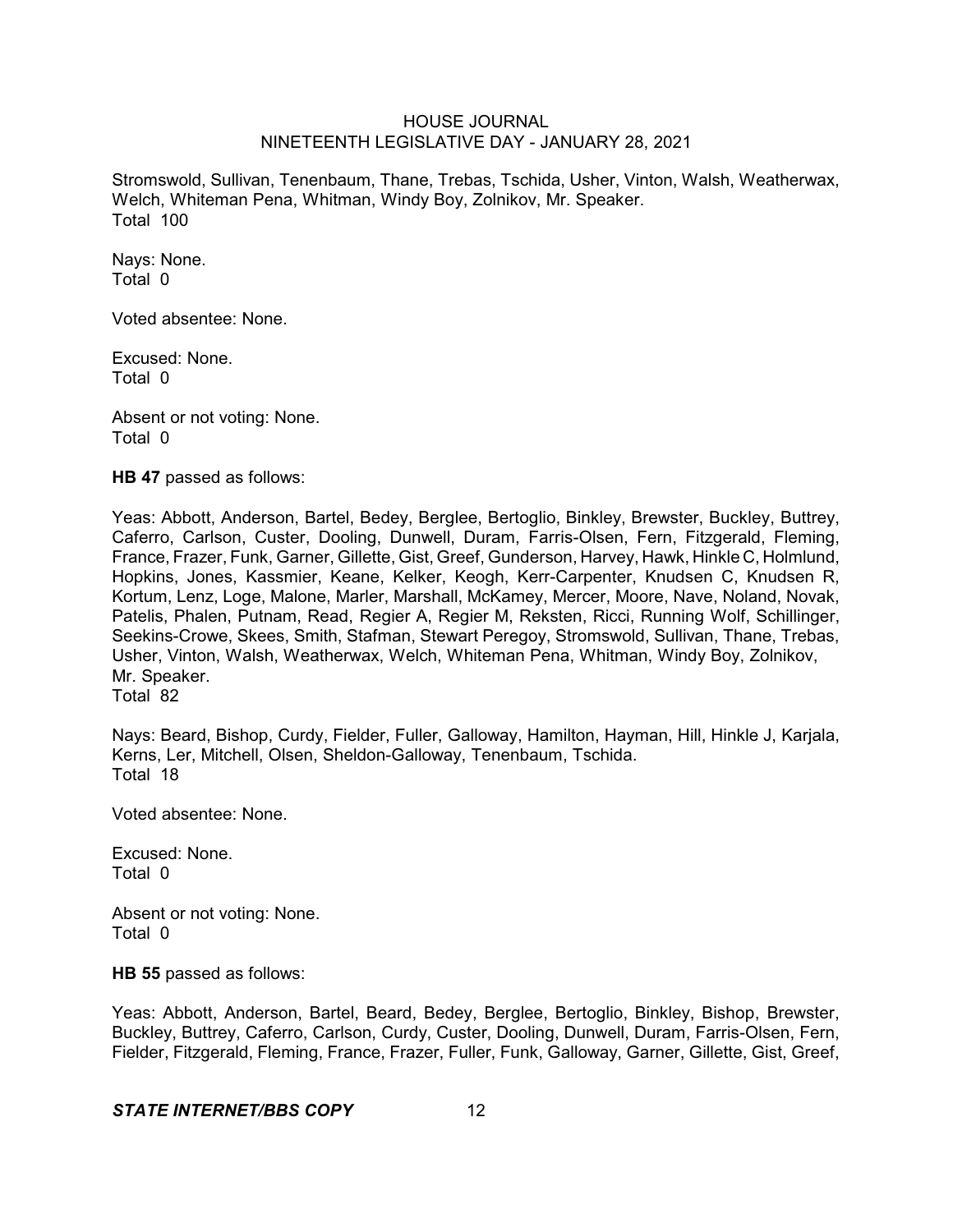Gunderson, Hamilton, Harvey, Hawk, Hayman, Hill, Hinkle C, Hinkle J, Holmlund, Hopkins, Jones, Karjala, Kassmier, Keane, Kelker, Keogh, Kerns, Kerr-Carpenter, Knudsen C, Knudsen R, Kortum, Lenz, Ler, Loge, Malone, Marler, Marshall, McKamey, Mercer, Mitchell, Moore, Nave, Noland, Novak, Olsen, Patelis, Phalen, Putnam, Read, Regier A, Regier M, Reksten, Ricci, Running Wolf, Schillinger, Seekins-Crowe, Sheldon-Galloway, Skees, Smith, Stafman, Stewart Peregoy, Stromswold, Sullivan, Tenenbaum, Thane, Trebas, Tschida, Usher, Vinton, Walsh, Weatherwax, Welch, Whiteman Pena, Whitman, Windy Boy, Zolnikov, Mr. Speaker. Total 100

Nays: None. Total 0

Voted absentee: None.

Excused: None. Total 0

Absent or not voting: None. Total 0

**HB 63** passed as follows:

Yeas: Abbott, Anderson, Bartel, Beard, Bedey, Berglee, Bertoglio, Binkley, Bishop, Brewster, Buckley, Buttrey, Caferro, Carlson, Curdy, Custer, Dooling, Dunwell, Duram, Farris-Olsen, Fern, Fielder, Fitzgerald, Fleming, France, Frazer, Fuller, Funk, Galloway, Garner, Gillette, Gist, Greef, Gunderson, Hamilton, Harvey, Hawk, Hayman, Hill, Hinkle C, Hinkle J, Holmlund, Hopkins, Jones, Karjala, Kassmier, Keane, Kelker, Keogh, Kerns, Kerr-Carpenter, Knudsen C, Knudsen R, Kortum, Lenz, Ler, Loge, Malone, Marler, Marshall, McKamey, Mercer, Mitchell, Moore, Nave, Noland, Novak, Olsen, Patelis, Phalen, Putnam, Read, Regier A, Regier M, Reksten, Ricci, Running Wolf, Schillinger, Seekins-Crowe, Sheldon-Galloway, Skees, Smith, Stafman, Stewart Peregoy, Stromswold, Sullivan, Tenenbaum, Thane, Trebas, Tschida, Usher, Vinton, Walsh, Weatherwax, Welch, Whiteman Pena, Whitman, Windy Boy, Zolnikov, Mr. Speaker. Total 100

Nays: None. Total 0

Voted absentee: None.

Excused: None. Total 0

Absent or not voting: None. Total 0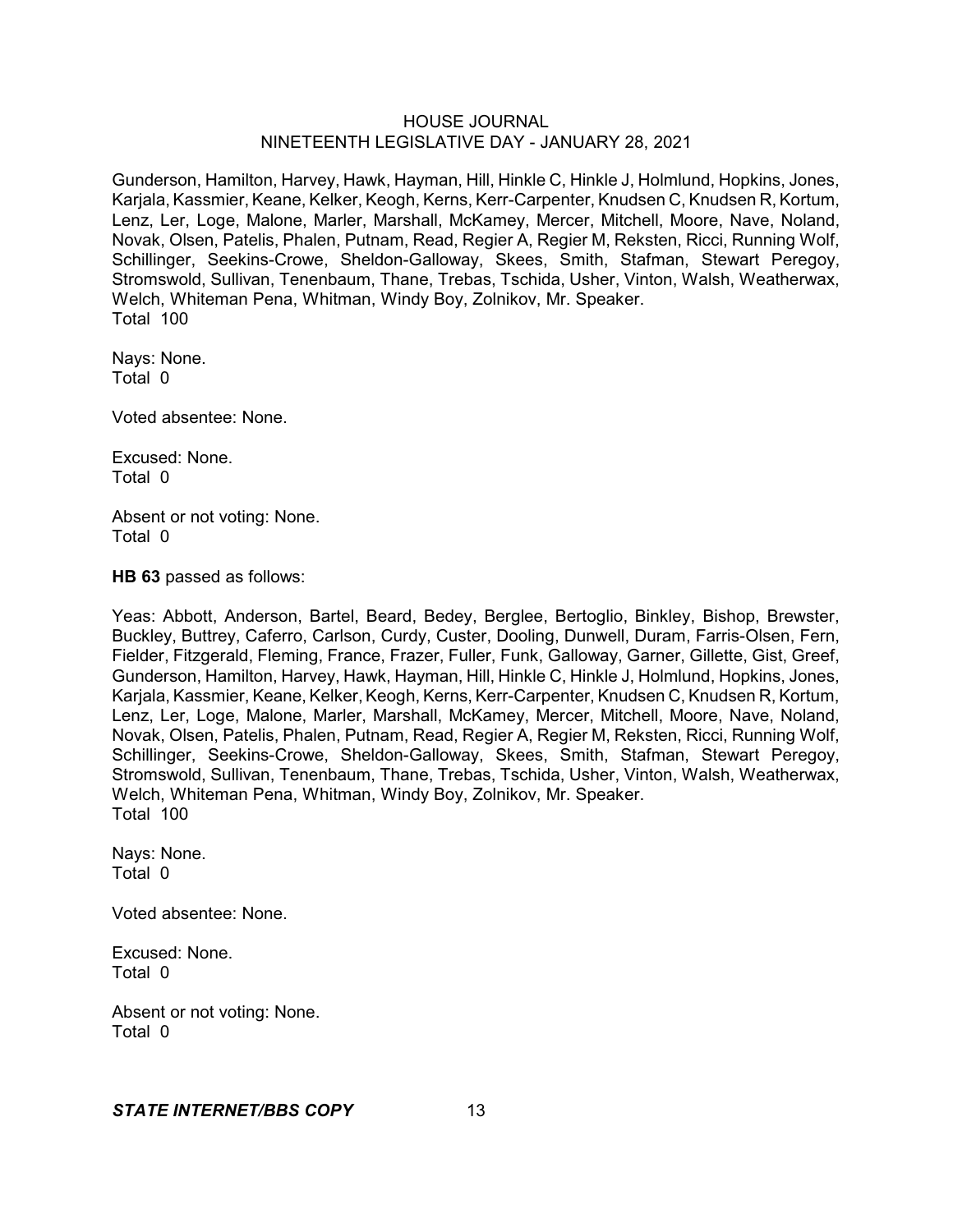**HB 94** passed as follows:

Yeas: Abbott, Anderson, Bartel, Beard, Bedey, Berglee, Bertoglio, Binkley, Bishop, Brewster, Buckley, Buttrey, Caferro, Carlson, Curdy, Custer, Dooling, Dunwell, Duram, Farris-Olsen, Fern, Fielder, Fitzgerald, Fleming, France, Frazer, Fuller, Funk, Galloway, Garner, Gillette, Gist, Greef, Gunderson, Hamilton, Harvey, Hawk, Hayman, Hill, Hinkle C, Hinkle J, Holmlund, Hopkins, Jones, Karjala, Kassmier, Keane, Kelker, Keogh, Kerns, Kerr-Carpenter, Knudsen C, Kortum, Lenz, Ler, Loge, Malone, Marler, Marshall, McKamey, Mercer, Mitchell, Moore, Nave, Noland, Novak, Olsen, Patelis, Phalen, Putnam, Read, Regier A, Reksten, Ricci, Running Wolf, Schillinger, Seekins-Crowe, Sheldon-Galloway, Skees, Smith, Stafman, Stewart Peregoy, Stromswold, Sullivan, Tenenbaum, Thane, Trebas, Tschida, Usher, Vinton, Walsh, Weatherwax, Welch, Whiteman Pena, Whitman, Windy Boy, Zolnikov, Mr. Speaker. Total 98

Nays: Knudsen R, Regier M. Total 2

Voted absentee: None.

Excused: None. Total 0

Absent or not voting: None. Total 0

**HB 103** passed as follows:

Yeas: Abbott, Anderson, Bartel, Beard, Bedey, Berglee, Bertoglio, Binkley, Bishop, Brewster, Buckley, Buttrey, Caferro, Carlson, Curdy, Custer, Dooling, Dunwell, Duram, Farris-Olsen, Fern, Fielder, Fitzgerald, Fleming, France, Frazer, Fuller, Funk, Galloway, Garner, Gillette, Gist, Greef, Gunderson, Hamilton, Harvey, Hawk, Hayman, Hill, Hinkle C, Hinkle J, Holmlund, Hopkins, Jones, Karjala, Kassmier, Keane, Kelker, Keogh, Kerns, Kerr-Carpenter, Knudsen C, Knudsen R, Kortum, Lenz, Ler, Loge, Malone, Marler, Marshall, McKamey, Mercer, Mitchell, Moore, Nave, Noland, Novak, Olsen, Patelis, Phalen, Putnam, Read, Regier A, Regier M, Reksten, Ricci, Running Wolf, Schillinger, Seekins-Crowe, Sheldon-Galloway, Skees, Smith, Stafman, Stewart Peregoy, Stromswold, Sullivan, Tenenbaum, Thane, Trebas, Tschida, Usher, Vinton, Walsh, Weatherwax, Welch, Whiteman Pena, Whitman, Windy Boy, Zolnikov, Mr. Speaker. Total 100

Nays: None. Total 0

Voted absentee: None.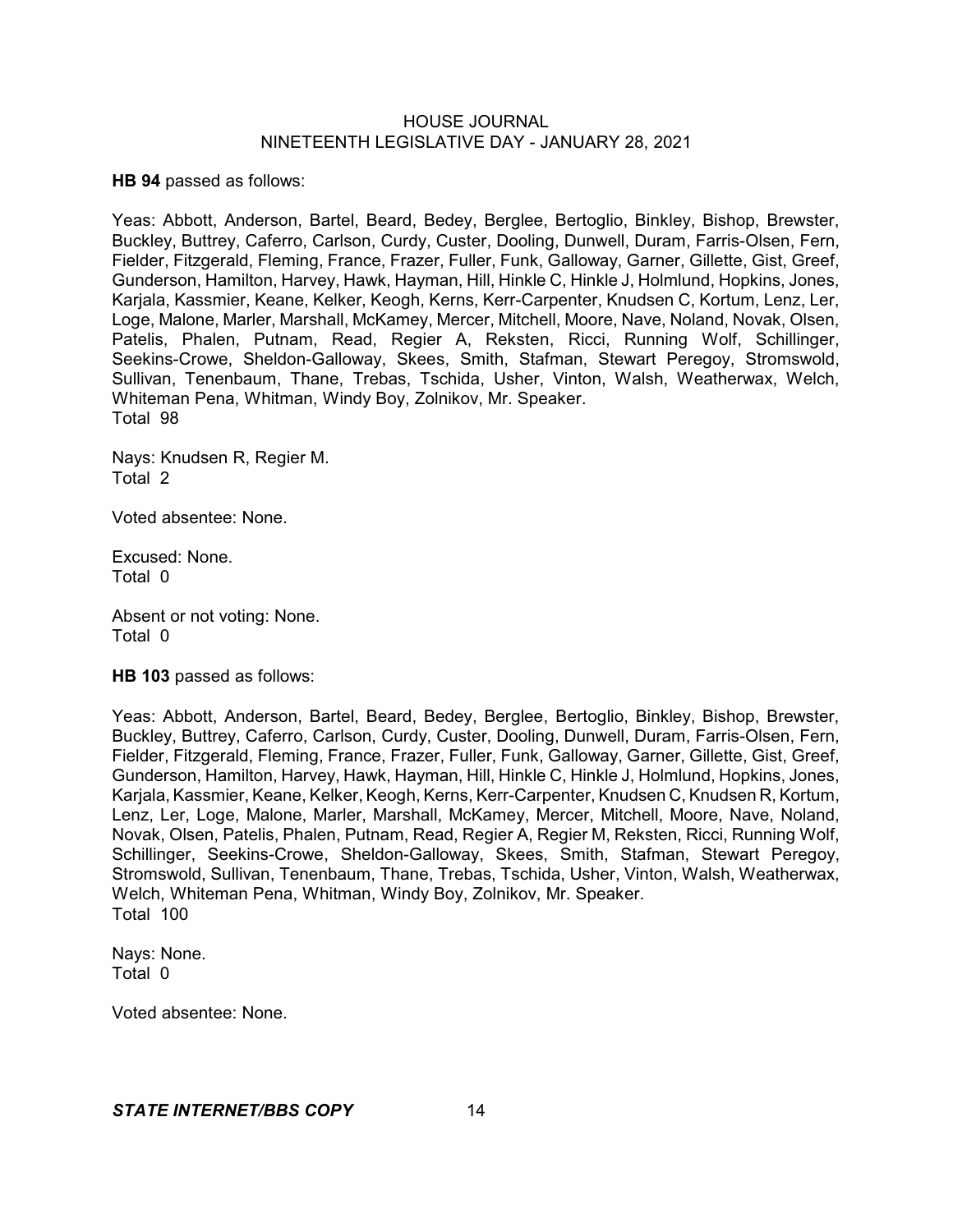Excused: None. Total 0

Absent or not voting: None. Total 0

**HB 117** passed as follows:

Yeas: Abbott, Anderson, Bartel, Beard, Bedey, Berglee, Bertoglio, Binkley, Bishop, Brewster, Buckley, Buttrey, Caferro, Carlson, Curdy, Custer, Dooling, Dunwell, Duram, Farris-Olsen, Fern, Fielder, Fitzgerald, Fleming, France, Frazer, Fuller, Funk, Galloway, Garner, Gillette, Gist, Greef, Gunderson, Hamilton, Harvey, Hawk, Hayman, Hill, Hinkle C, Hinkle J, Holmlund, Hopkins, Jones, Karjala, Kassmier, Keane, Kelker, Keogh, Kerns, Kerr-Carpenter, Knudsen C, Knudsen R, Kortum, Lenz, Ler, Loge, Malone, Marler, Marshall, McKamey, Mercer, Mitchell, Moore, Nave, Noland, Novak, Olsen, Patelis, Phalen, Putnam, Read, Regier A, Regier M, Reksten, Ricci, Running Wolf, Schillinger, Seekins-Crowe, Sheldon-Galloway, Skees, Smith, Stafman, Stewart Peregoy, Stromswold, Sullivan, Tenenbaum, Thane, Tschida, Usher, Vinton, Walsh, Weatherwax, Welch, Whiteman Pena, Whitman, Windy Boy, Zolnikov, Mr. Speaker. Total 99

Nays: Trebas. Total 1

Voted absentee: None.

Excused: None. Total 0

Absent or not voting: None. Total 0

**HB 119** passed as follows:

Yeas: Abbott, Anderson, Bartel, Beard, Bedey, Berglee, Bertoglio, Binkley, Bishop, Brewster, Buckley, Buttrey, Caferro, Carlson, Curdy, Custer, Dooling, Dunwell, Duram, Farris-Olsen, Fern, Fielder, Fitzgerald, Fleming, France, Frazer, Fuller, Funk, Galloway, Garner, Gillette, Gist, Greef, Gunderson, Hamilton, Harvey, Hawk, Hayman, Hill, Hinkle C, Hinkle J, Holmlund, Hopkins, Jones, Karjala, Kassmier, Keane, Kelker, Keogh, Kerns, Kerr-Carpenter, Knudsen C, Knudsen R, Kortum, Lenz, Ler, Loge, Malone, Marler, Marshall, McKamey, Mercer, Mitchell, Moore, Nave, Noland, Novak, Olsen, Patelis, Phalen, Putnam, Read, Regier A, Regier M, Reksten, Ricci, Running Wolf, Schillinger, Seekins-Crowe, Sheldon-Galloway, Skees, Smith, Stafman, Stewart Peregoy, Stromswold, Sullivan, Tenenbaum, Thane, Trebas, Tschida, Usher, Vinton, Walsh, Weatherwax, Welch, Whiteman Pena, Whitman, Windy Boy, Zolnikov, Mr. Speaker. Total 100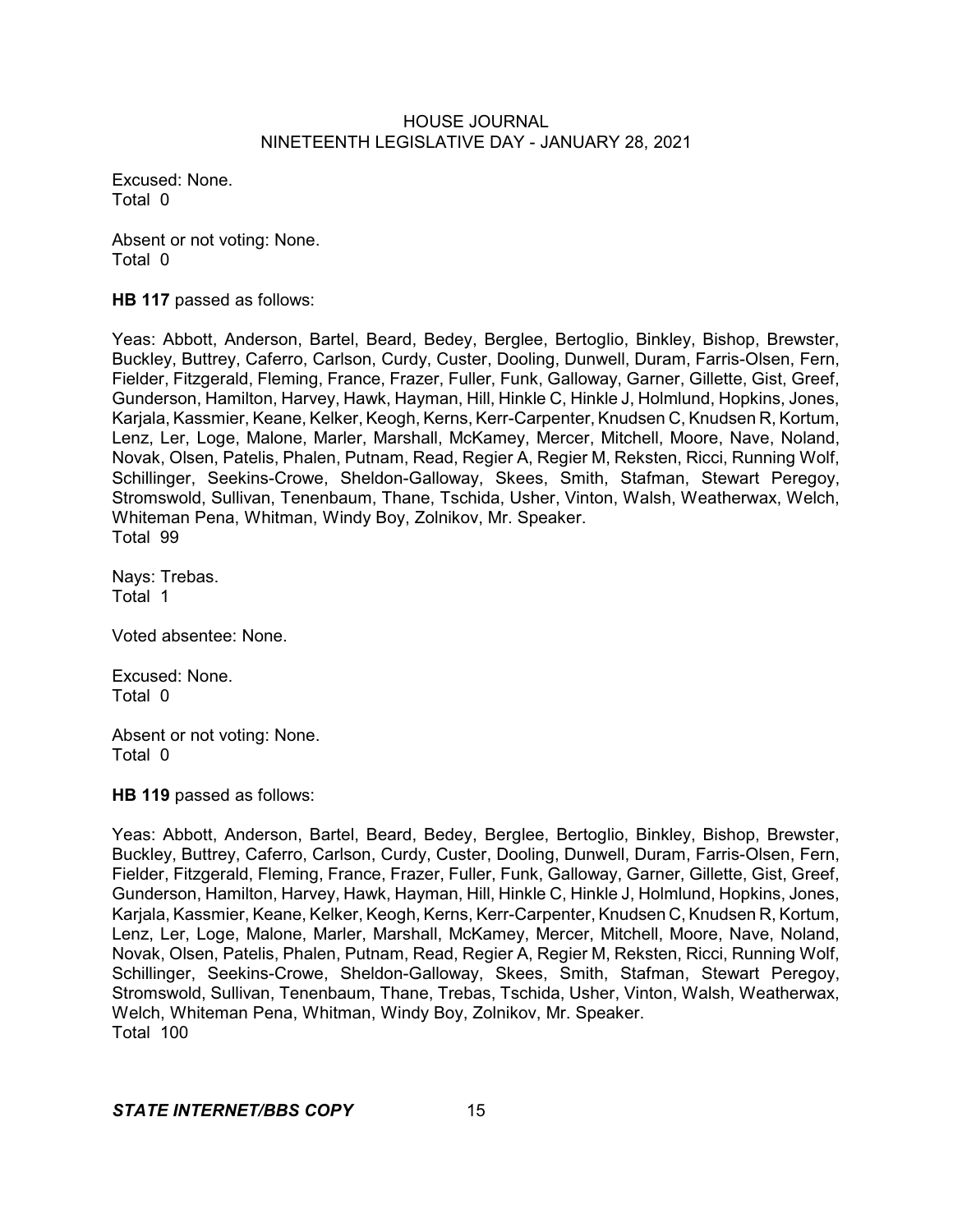Nays: None. Total 0

Voted absentee: None.

Excused: None. Total 0

Absent or not voting: None. Total 0

**HB 142** passed as follows:

Yeas: Abbott, Anderson, Bartel, Beard, Bedey, Berglee, Bertoglio, Binkley, Bishop, Brewster, Buckley, Buttrey, Carlson, Curdy, Custer, Dooling, Duram, Farris-Olsen, Fern, Fielder, Fitzgerald, Fleming, France, Frazer, Fuller, Funk, Galloway, Garner, Gillette, Gist, Greef, Gunderson, Hamilton, Harvey, Hawk, Hill, Hinkle C, Hinkle J, Holmlund, Hopkins, Jones, Karjala, Kassmier, Keane, Kelker, Keogh, Kerns, Kerr-Carpenter, Knudsen C, Knudsen R, Kortum, Lenz, Ler, Loge, Malone, Marler, Marshall, McKamey, Mercer, Mitchell, Moore, Nave, Noland, Novak, Patelis, Phalen, Putnam, Read, Regier A, Regier M, Reksten, Ricci, Running Wolf, Schillinger, Seekins-Crowe, Sheldon-Galloway, Skees, Smith, Stafman, Stewart Peregoy, Stromswold, Sullivan, Tenenbaum, Thane, Trebas, Tschida, Usher, Vinton, Walsh, Weatherwax, Welch, Whiteman Pena, Whitman, Windy Boy, Zolnikov, Mr. Speaker. Total 96

Nays: Caferro, Dunwell, Hayman, Olsen. Total 4

Voted absentee: None.

Excused: None. Total 0

Absent or not voting: None. Total 0

**HB 159** passed as follows:

Yeas: Abbott, Anderson, Bartel, Beard, Bedey, Berglee, Bertoglio, Binkley, Bishop, Brewster, Buckley, Buttrey, Caferro, Carlson, Curdy, Custer, Dooling, Dunwell, Duram, Farris-Olsen, Fern, Fielder, Fitzgerald, Fleming, France, Frazer, Fuller, Funk, Galloway, Garner, Gillette, Gist, Greef, Gunderson, Hamilton, Harvey, Hawk, Hill, Hinkle C, Hinkle J, Holmlund, Hopkins, Jones, Karjala, Kassmier, Keane, Kelker, Keogh, Kerns, Kerr-Carpenter, Knudsen C, Knudsen R, Lenz, Ler, Loge, Malone, Marler, Marshall, McKamey, Mercer, Mitchell, Moore, Nave, Noland, Novak, Olsen, Patelis, Phalen, Putnam, Read, Regier A, Regier M, Reksten, Ricci, Running Wolf, Schillinger,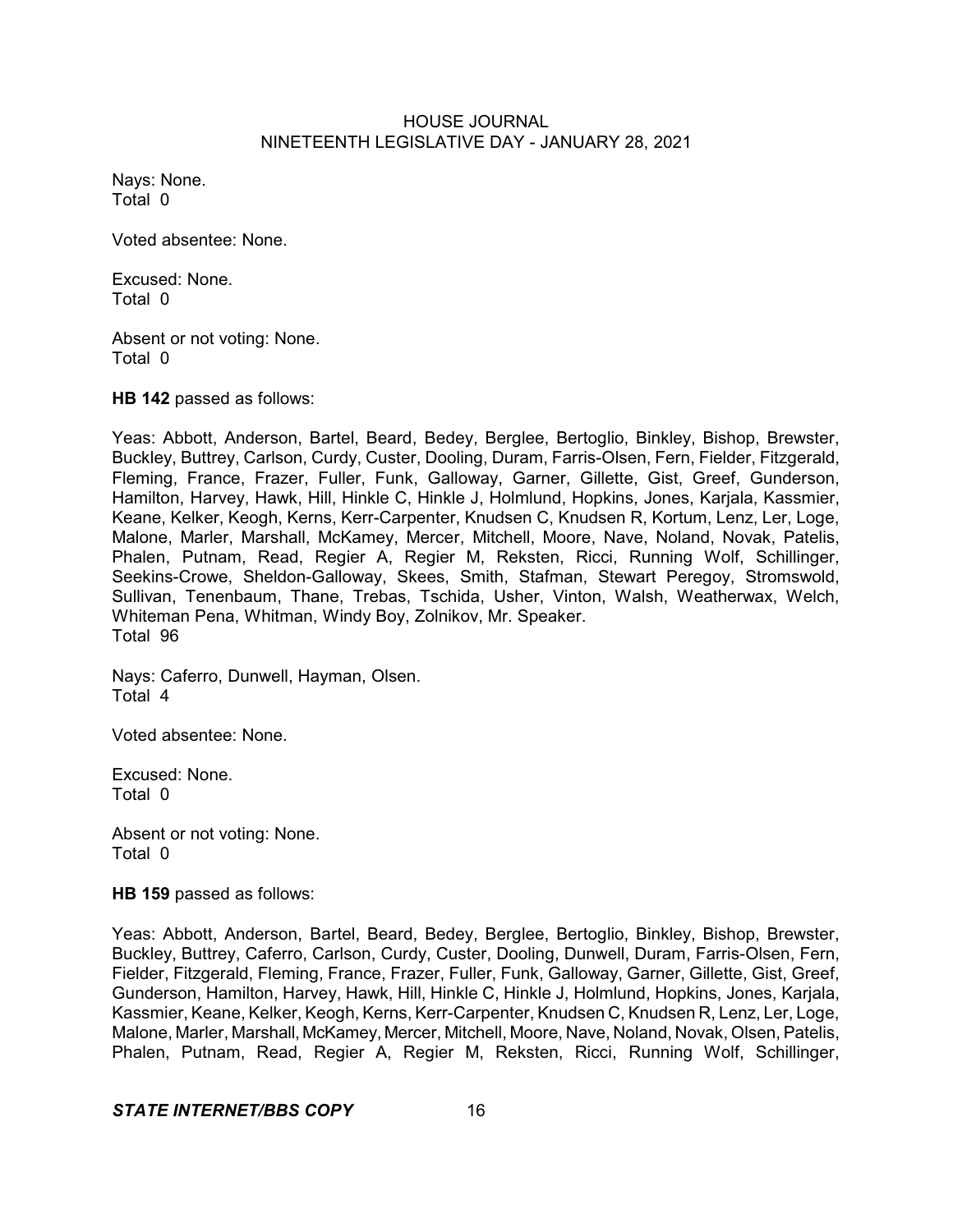Seekins-Crowe, Sheldon-Galloway, Skees, Smith, Stafman, Stewart Peregoy, Stromswold, Sullivan, Thane, Trebas, Usher, Vinton, Walsh, Weatherwax, Welch, Whiteman Pena, Whitman, Windy Boy, Zolnikov, Mr. Speaker. Total 96

Nays: Hayman, Kortum, Tenenbaum, Tschida. Total 4

Voted absentee: None.

Excused: None. Total 0

Absent or not voting: None. Total 0

**SB 19** concurred in as follows:

Yeas: Abbott, Anderson, Bartel, Beard, Bedey, Berglee, Bertoglio, Binkley, Bishop, Brewster, Buckley, Buttrey, Caferro, Carlson, Curdy, Custer, Dooling, Dunwell, Duram, Farris-Olsen, Fern, Fielder, Fitzgerald, Fleming, France, Frazer, Fuller, Funk, Galloway, Garner, Gillette, Gist, Greef, Gunderson, Hamilton, Harvey, Hawk, Hayman, Hill, Hinkle C, Hinkle J, Holmlund, Hopkins, Jones, Karjala, Kassmier, Keane, Kelker, Keogh, Kerns, Kerr-Carpenter, Knudsen C, Knudsen R, Kortum, Lenz, Ler, Loge, Malone, Marler, Marshall, Mercer, Mitchell, Moore, Nave, Noland, Novak, Olsen, Patelis, Phalen, Putnam, Read, Reksten, Ricci, Running Wolf, Schillinger, Seekins-Crowe, Sheldon-Galloway, Skees, Stafman, Stewart Peregoy, Stromswold, Sullivan, Tenenbaum, Thane, Trebas, Tschida, Usher, Vinton, Walsh, Weatherwax, Welch, Whitman, Zolnikov, Mr. Speaker. Total 94

Nays: McKamey, Regier A, Regier M, Smith, Whiteman Pena, Windy Boy. Total 6

Voted absentee: None.

Excused: None. Total 0

Absent or not voting: None. Total 0

## **MOTIONS**

Majority Leader Vinton moved **HB 228** be moved from the Human Services Committee to the Business and Labor Committee. Without objection, so ordered.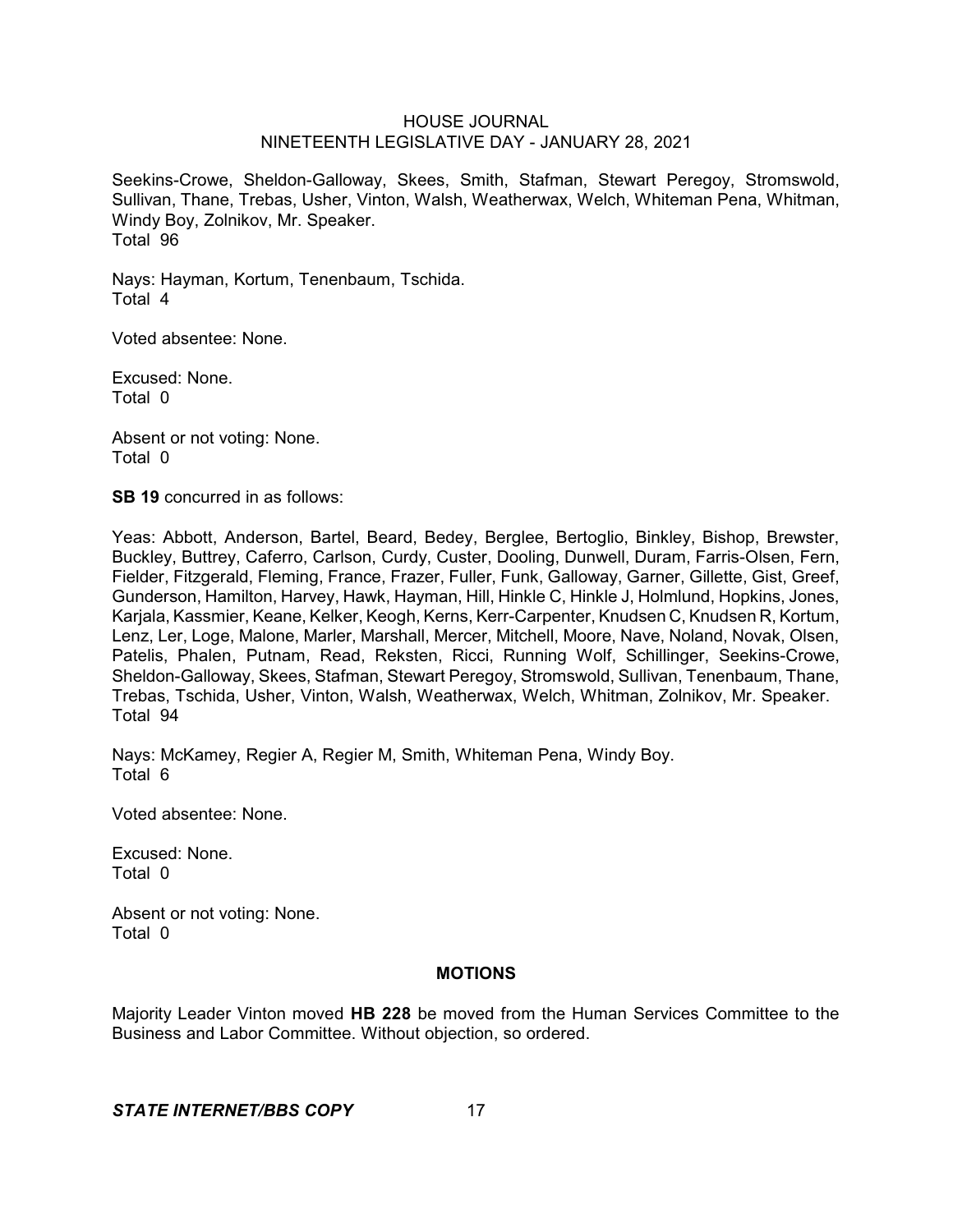## **ANNOUNCEMENTS**

Committee meetings were announced by the committee chairs.

Majority Leader Vinton moved the House recess until 6:50 p.m. and reconvene at that time for the State of the State Address. Motion carried.

House recessed at 1:58 p.m.

House reconvened at 6:50 p.m.

#### **MOTIONS**

Majority Leader Vinton moved the House recess for the purpose of receiving the State of the State Address from the Honorable Greg Gianforte, Governor of the State of Montana. Upon adjournment of the joint session, the House would adjourn until the hour of 1:00 p.m., Friday January 29, 2021. Motion carried.

## **THE HOUSE OF REPRESENTATIVES JOINT SESSION WITH THE SENATE**

Members of the Senate were admitted into the House Chamber by Sergeant-at-Arms Murfitt. President Blasdel assumed the chair.

Senate Majority Leader Smith moved the Senate and House of Representative resolve itself into a joint session for the purpose of receiving the State of the State Address from the Honorable Greg Gianforte, Governor of the State of Montana. Motion carried.

Senate Majority Leader Smith moved the President be authorized to appoint a committee of four to notify Governor Gianforte that the Senate and House of Representatives were in joint session and ready to receive his address. Motion carried.

President Blasdel appointed Senator Lynch, Senator Hoven, Representative Stewart Peregoy, and Representative Tschida to escort Governor Gianforte into the House Chamber.

Colors were posted by members of the Montana Army National Guard Color Guard.

National Anthem by The Diamondback Choir of Dutton-Brady Public School. Invocation by Father Patrick Berretta, Parish Priest at St. Patrick's and Immaculate Conception Churches in Butte.

Sergeant-at-Arms Spencer admitted Governor Gianforte into the House Chamber and he presented the following address: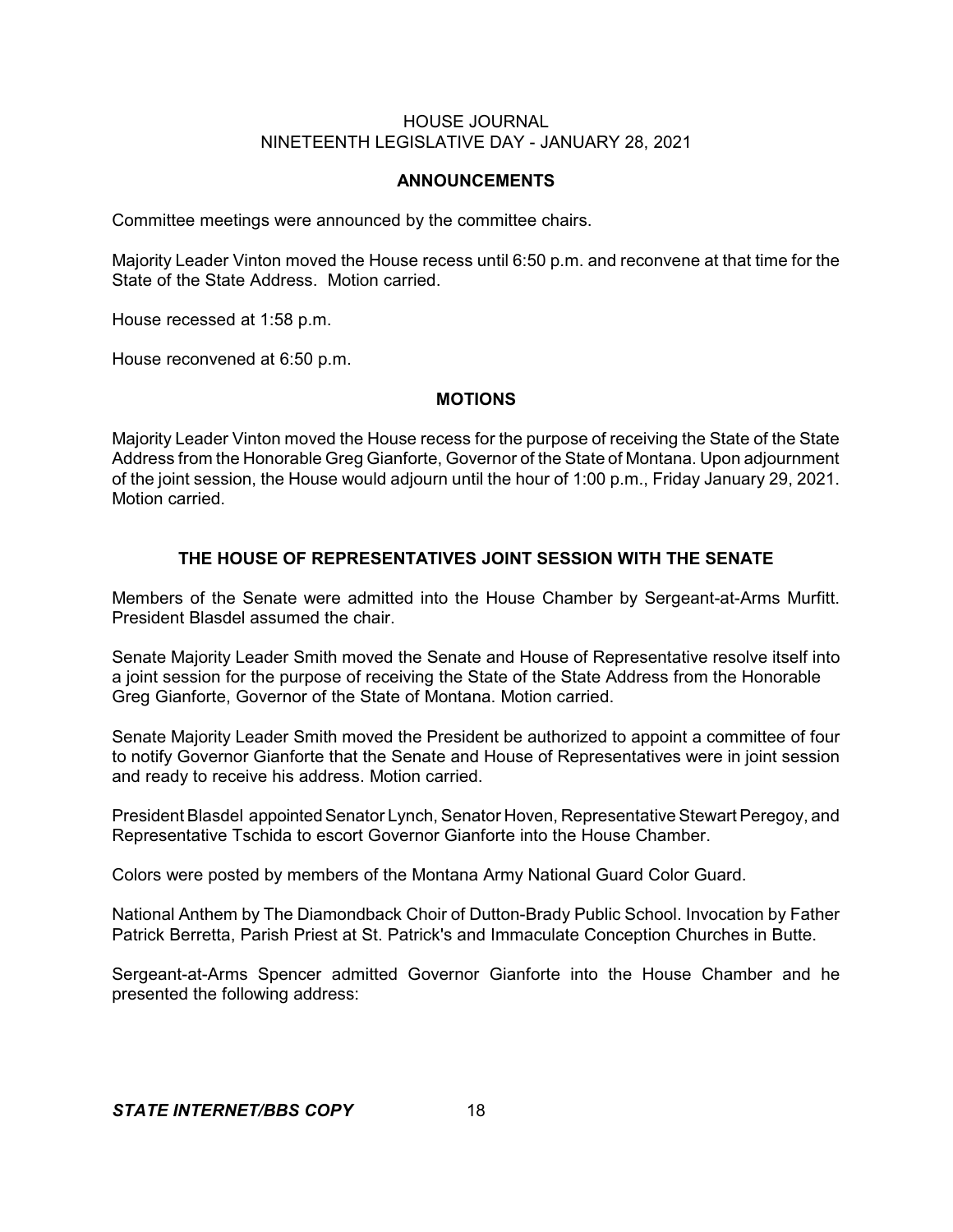## Montana Governor Greg Gianforte 2021 State of the State Address Thursday, January 28, 2021

Lieutenant Governor Juras, President Blasdel, Speaker Galt, members of the 67th Legislature. My fellow statewide officials, tribal leaders, honored members of the judiciary, members of the Cabinet.

My wife, Susan, and our kids and grandson.

And finally, my fellow Montanans.

Serving you is the highest honor and privilege of my life. You have entrusted me to lead our Montana comeback, and I am humbled.

I will continue to wake up every day with you at the front of my mind – from our seniors to our hopeful kids, from our Main Street business owners to our hardworking farmers and ranchers, from our men and women in uniform to our veterans who have answered the call of duty.

I had the opportunity to welcome home members of the Montana National Guard this week. On short notice, they were activated, flew to Washington, D.C., and fulfilled their mission to ensure a peaceful transition of power at the U.S. Capitol. And now, they are home.

Only weeks before, the same U.S. Capitol had been under siege by a violent mob intent on destroying our democratic institutions. It's a day we won't forget. It revealed just how fragile our republic can be. It also reaffirmed, though, how resilient our institutions are. Hours after the storming of the Capitol, the House and Senate came back together and finished their work, certifying the next president of our United States.

That resiliency is also what defines us as Montanans.

This last year has brought real, serious challenges. But through it all, we've seen the resiliency of **Montanans** 

The first case of COVID was reported in Montana on March 11th. Almost eleven months later, Montana has seen nearly 93,000 cases, and sadly, more than 1,200 Montanans have lost their lives.

In the four months after the first case, more than 150,000 Montanans filed for unemployment.

Since that time, an untold number of businesses have closed, many for good. Men and women, who took an idea and invested their savings, energy, and lives, saw what they built disappear – the victims of pandemic-induced restrictions and mandated closures.

And despite all these stark challenges and many dark days, Montanans remain resilient.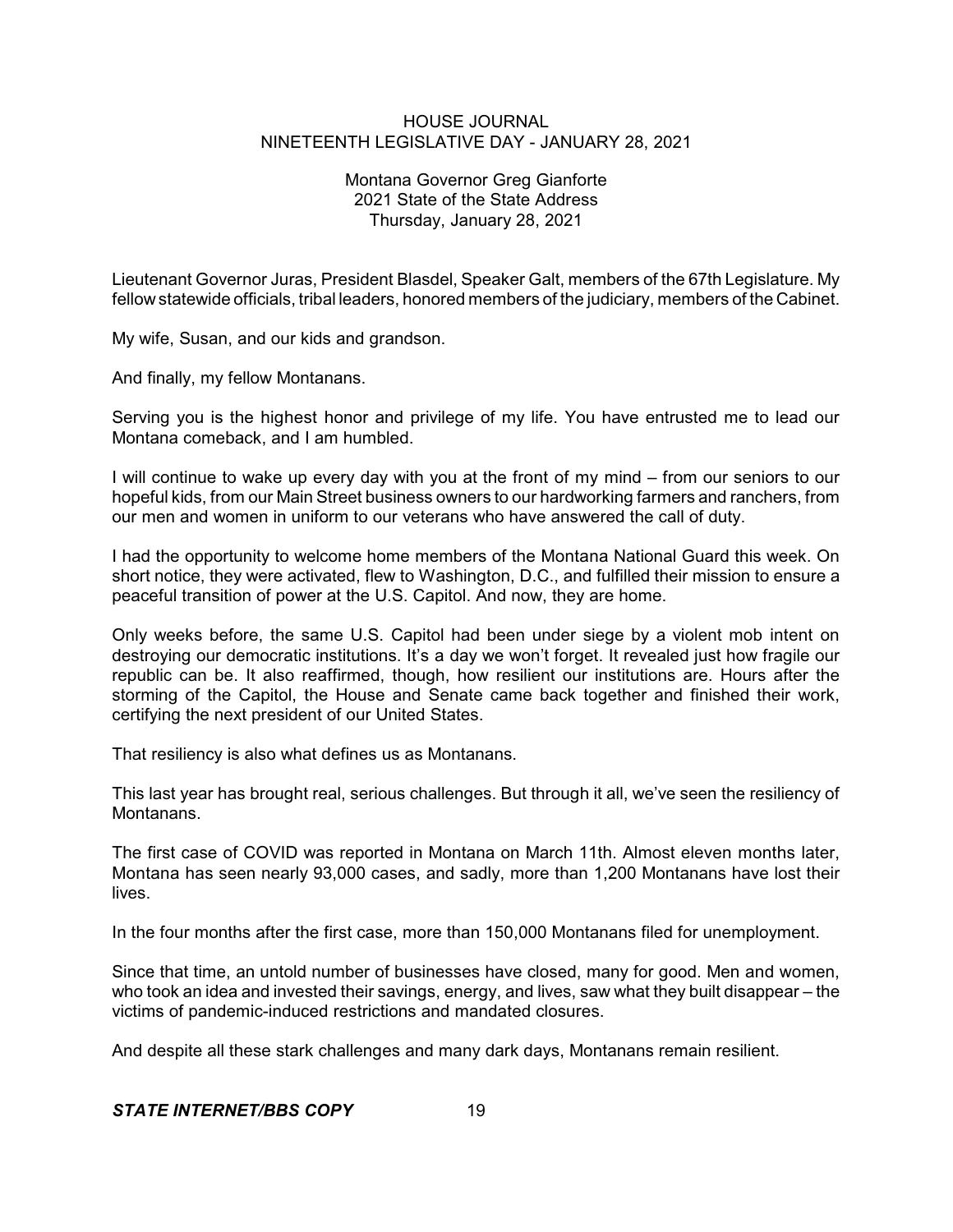We found our heroes in doctors and nurses on the frontlines.

Like Dr. Paul Johnson, a husband and father in Great Falls, who works at Benefis. For 13 weeks, Dr. Johnson treated COVID-19 patients and lived out of his camper. He went to that great length to keep his family safe and the virus out of their home.

We found our heroes in first responders.

Like firefighters, law enforcement officers, and other first responders in Butte. Despite the pandemic straining their resources, they still showed up to host a parade for the Montana Special Olympics Torch Run.

We found our heroes in educators.

Like Kristi Borge, a fourth-generation Montanan who teaches 11 students in a one-room school in Polaris. When the pandemic disrupted regular instruction, Kristi had summer school outside to keep her students up to speed and on track.

We found our heroes in truckers who kept our supply chains moving. And grocery store clerks who kept our shelves full.

Like Myron Aeschbacher, a Montanan who's been trucking for 30 years. With truck stops, rest areas, and restaurants closed along his route, Myron had to make do without some basic necessities – all while keeping our supply chains moving.

We found our heroes in small business owners and others who helped support our response to the pandemic.

Like Steel Toe Distillery in Potomac, which partnered with veteran nonprofit organizations to make hand sanitizer.

Like Dayspring Restoration, whose employees washed and disinfected first-responder vehicles for free.

Like Billings Clinic, which provided free childcare to essential health care workers.

We found our heroes next door – in our friends and in our neighbors.

The people who checked on seniors to make sure they were okay when the state was locked down. The people who sewed masks for health care providers and emergency responders when PPE was in short supply.

In Montana, neighbors help neighbors. It's what we do. And it's what we've done during this difficult year.

Our Montana resiliency has shown bright – an example to other states.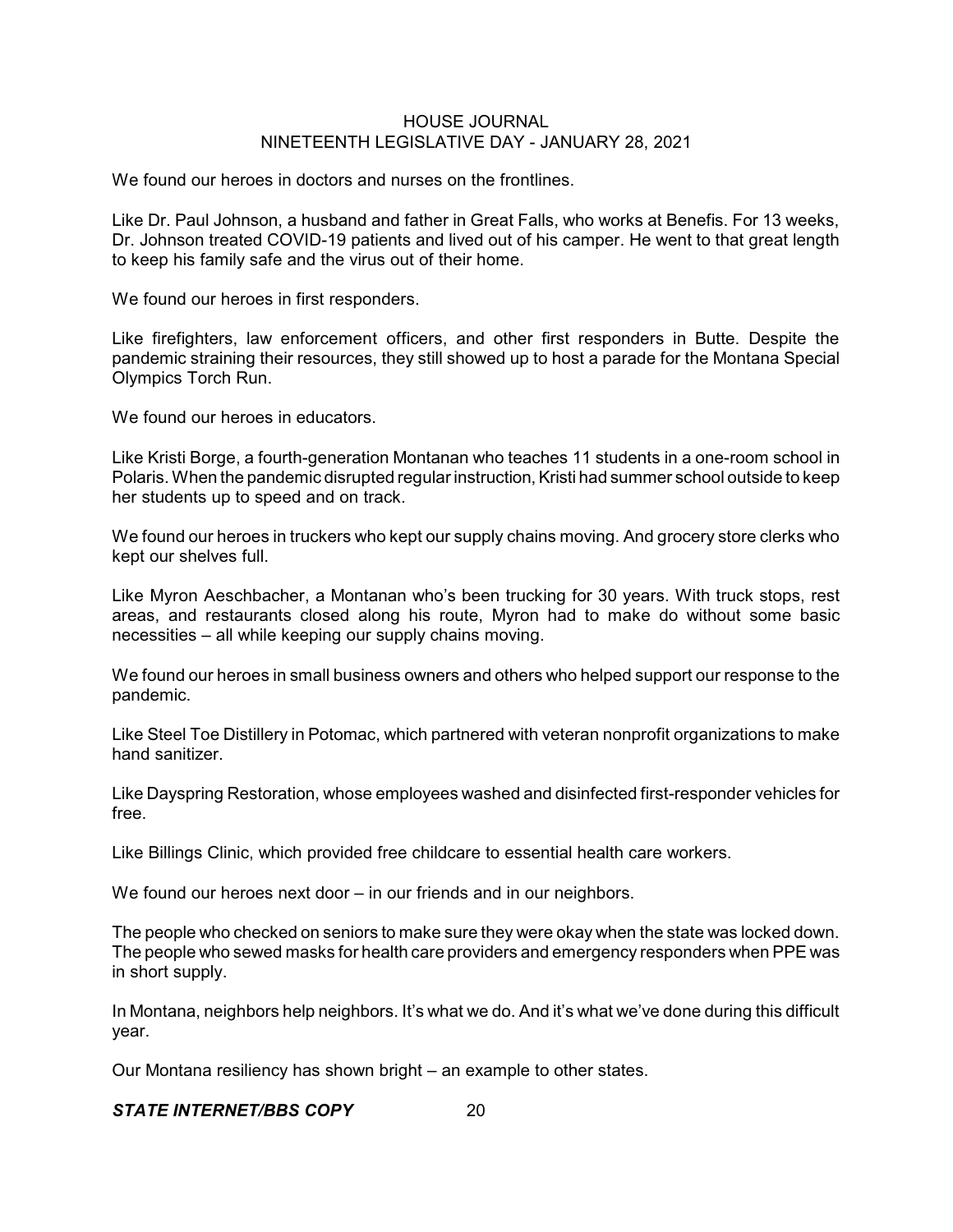And while we are resilient, the pandemic remains the biggest challenge we face. Addressing it is my top priority as your governor.

We have begun improving how we confront the pandemic.

On my second day in office, we changed the state's vaccine distribution plan to protect the most vulnerable. These changes are saving lives.

Our focus is on ensuring those most at risk can get vaccinated: seniors 70 and older and our families, friends, and neighbors with severe underlying health conditions, like cancer and heart disease. They're at the front of the line now and are getting vaccinated in Phase 1B.

As of today, Montanans have administered more than 92,000 total doses, and nearly 22,000 Montanans have been fully vaccinated. At the end of this week, nearly all of our long-term care facilities and nursing homes will have had at least one vaccination clinic.

And while we are quickly deploying the doses we receive to communities throughout Montana, our supplies from the federal government aren't keeping up with the demand. Each week, we ask for as many doses as the federal government will give us. We have proven in Montana that we can get the vaccine quickly in the arms of our most vulnerable. We just need more vaccines.

That's why today I asked President Biden to do everything in his power to ramp up production and send more vaccines to Montana. We need them.

And while we face a public health crisis, we also face an economic crisis.

Too many Montanans lost their jobs and found themselves without a paycheck through no fault of their own. Too many small business owners closed their doors for good. Too many farmers and ranchers struggled with uncertainty. Too many students were left to learn in front of a computer and not in a classroom.

We are righting the course and improving our response.

We consulted with public health officials, health care providers, and business leaders. And nine days after I was sworn in, we lifted arbitrary restrictions that limited hours of operation and capacity

for restaurants and other small businesses. Instead, we're relying on business owners to follow industry best practices and public health guidance – rather than relying on the long reach and heavy hand of government.

As we continue to move forward, we need to protect businesses, nonprofit organizations, places of worship, and health care providers from lawsuits, provided they make a good faith effort to protect their staff and customers.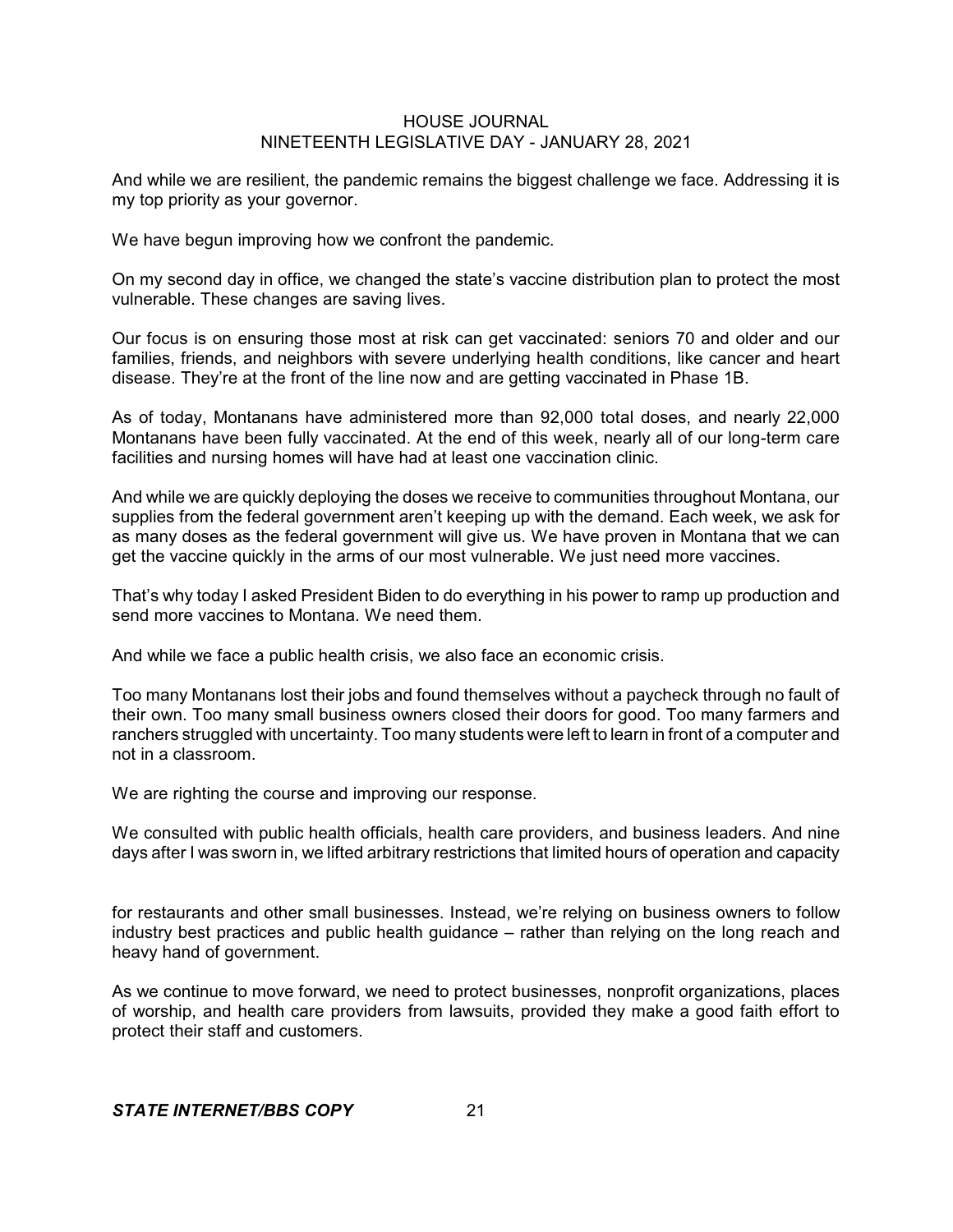I appreciate the urgency with which the legislature has acted to pass Senator Fitzpatrick's bipartisan bill to do just that. I look forward to getting SB 65 to my desk so we can take a critical step toward getting Montana safely open for business – moving toward incentives and personal responsibility and away from impractical government mandates.

I look forward to a day when we can all take off our masks, throw them in the trash and get on with our lives in a safe manner. In the meantime, I'll continue wearing one and encourage Montanans to do the same.

Finally, as hard as 2020 was for Montana workers and business owners who were just trying to get by, the last thing we all needed was for the government to get in the way.

But that's exactly what happened in the fall. The state government under the previous administration sued five businesses, all in Flathead County, alleging they did not adequately enforce a mask mandate. The first judge in the case ruled against the state, saying it didn't have enough evidence and that the businesses made reasonable efforts.

A pandemic with severe economic fallout is bad enough. We don't need government piling on.

That's why, tonight, I am announcing I have directed our staff to seek dismissal of the litigation against these businesses. Enough is enough.

As we continue making progress to address the economic fallout from the pandemic, we are guided by three clear imperatives.

First, we must get our economy going again. Second, we must get Montana open for business. Third, we must get Montanans back to work in good-paying jobs.

As we lead the Montana comeback, we can't just talk about doing these things. We must do them.

Businesses and the jobs they create are fleeing high-tax, high-regulation states, and moving to states where the business climate is friendlier, with lower taxes and less red tape.

Unfortunately, Montana is not competitive today. Montana taxpayers with at least \$18,500 of taxable income pay our top income tax rate. More than half of Montana taxpayers pay that top rate of 6.9 percent.

Look across our competitors in the Rocky Mountain West. Of the eight states in our region, Montana ranks seventh, near the bottom.

We used to have the highest rate in the country at 11 percent before we cut it to 6.9 percent 18 years ago. That made us competitive then. But no longer.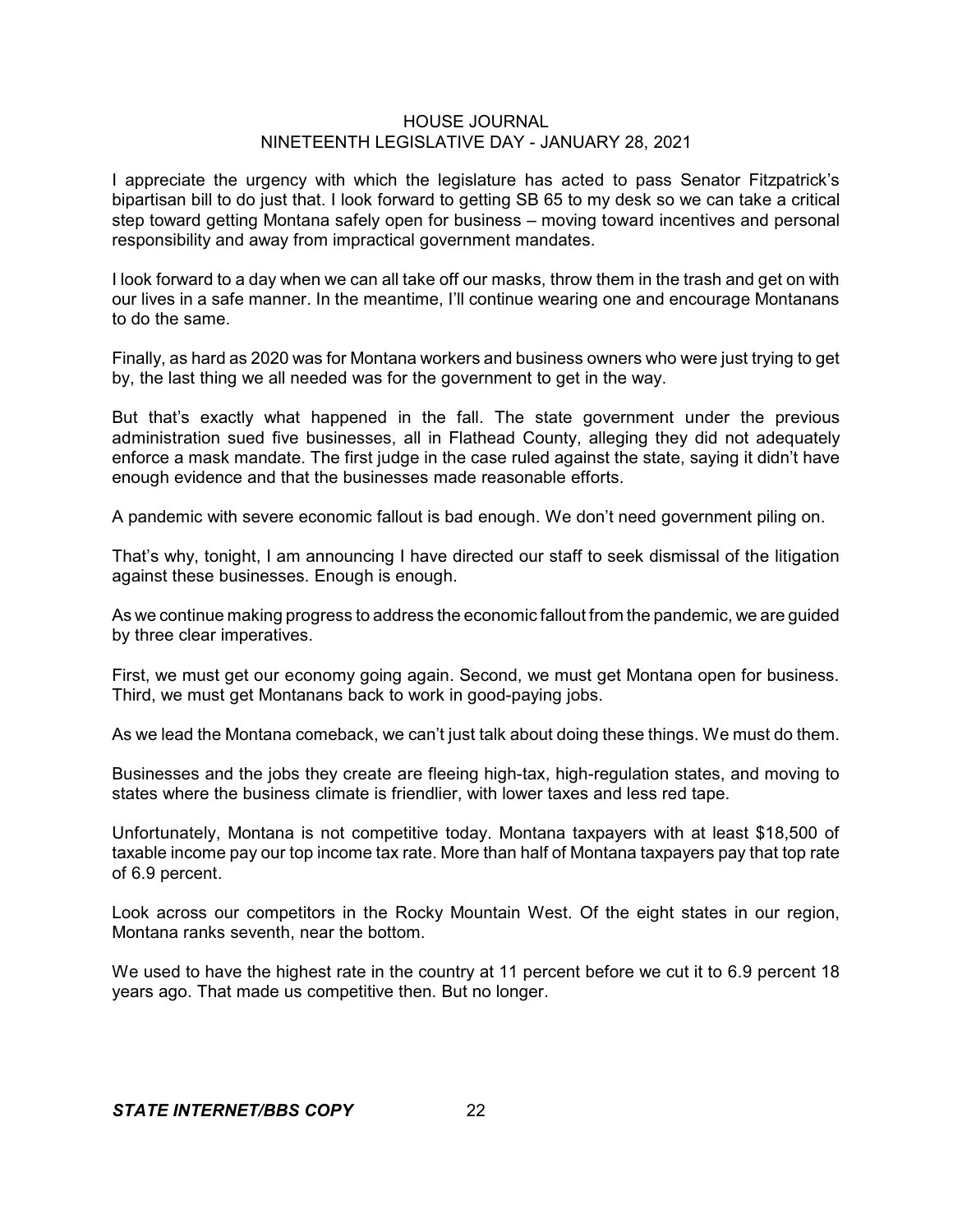Since then, Idaho cut its rate to ours. And Utah, Arizona, and New Mexico cut their rates at least two points below ours. That's a stark difference, and it's one reason we're losing out on opportunities and good jobs. Our high rate drives away too many businesses that may want to locate in Montana.

The effects of that are very real: Montana loses out on good-paying jobs and the tax revenue that comes from it. And when we lose out on opportunities and good-paying jobs here, our kids and grandkids leave Montana in pursuit of them: better jobs for better pay.

To get our economy going again, to get Montana open for business, and to get Montanans back to work in good-paying jobs, we must make Montana more competitive.

We must lower our top personal income tax rate, and that's what I've proposed in my budget. Not only will the majority of Montana income taxpayers see relief, but also Montana will become more competitive.

I thank Senator Hertz and Representative Knudsen for working on the Personal Income Tax Relief Act.

Let's be clear and set the record straight here tonight: we don't pay for it by cutting services. We pay for most of it by modernizing our corporate tax structure to reward businesses that create Montana jobs and make investments in Montana.

Reducing the top rate is just a start. To make Montana more competitive, we must bring our income tax rates in line with other states in our region. But we must do it prudently.

That's why I urge the legislature to send to my desk a bill that continues to reduce our uncompetitive income tax rate as our economy grows and we find efficiencies in government.

Our budget also creates the entrepreneur magnet, which encourages companies to establish their headquarters in Montana and create jobs here. I thank President Blasdel and Representative Beard for their efforts to introduce the Entrepreneur Magnet Act.

We must reform our tax system so our Main Street businesses can thrive and create jobs. Under the current system, Montana small business owners have to invest countless hours as they try to comply with our business equipment tax. They have to value their property, file paperwork, and pay the tax. This is a burdensome process that takes a lot of time.

To reduce the burden on our small businesses, my budget calls for reforming the business equipment tax by exempting business equipment valued up to \$200,000, boosting the exemption by 100 percent. The BIG Jobs Act, or Business Investment Grows Jobs Act, eliminates the business equipment tax burden for 4,000 Montana small business owners. I appreciate the efforts of Representative Kassmier and Senator Hoven to get that bill to our colleagues in the legislature.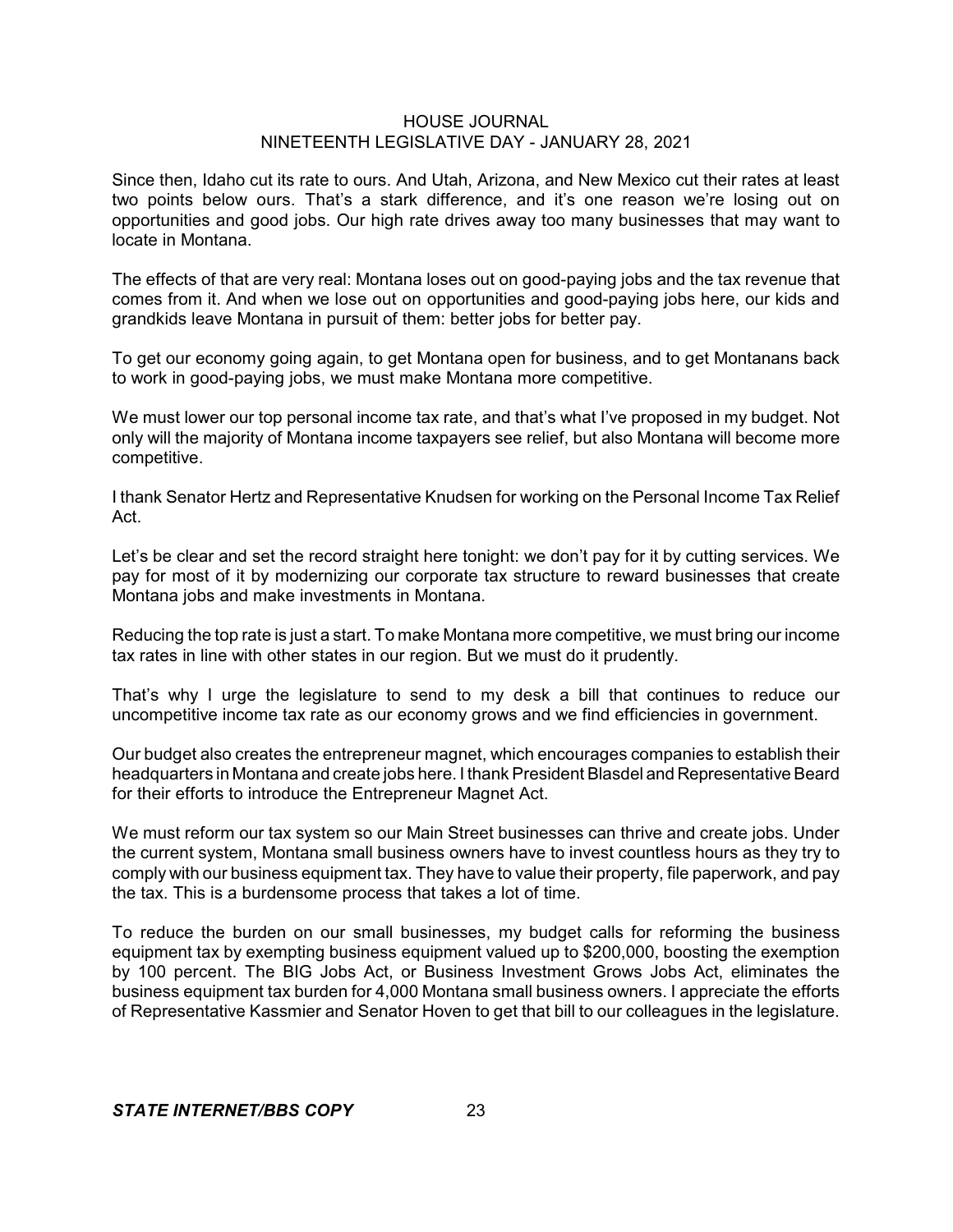The increased exemption also encourages our small business owners, farmers, and ranchers to invest in their business. When they make those investments, they support the Montana businesses they buy from, retailers and manufacturers whose sales will grow and who, in turn, create more jobs.

I ask the legislature to pass and send me the BIG Jobs Act. Together, we can ease the burden on small business owners, encourage them to make investments, and help them, and Montana, thrive.

To make Montana more competitive, we also need to get a better handle on our regulatory scheme. Burdensome, unnecessary red tape ties up our small businesses, farms, and ranches. These regulations cost time and money. Ultimately, Montana consumers bear the burden with higher prices on goods and services, and the biggest burden falls on low- and middle-income Montanans who are trying to make ends meet.

It's time to cut back this thicket of red tape, and it's one of my top priorities.

That's why, on my second day in office, I signed an executive order to establish the Red Tape Relief Task Force, which Lieutenant Governor Juras will lead. I have charged the task force to complete a comprehensive, top-to-bottom review of regulations in every single state agency. They are to leave no stone unturned as they identify excessive, outdated, and unnecessary regulations.

Our budget builds a stronger Montana workforce by prioritizing trades education. Many jobs require specialized skills, and we should ensure that Montanans have access to the training and education they need to acquire and refine those skills.

That's why my budget establishes the Montana Trades Education Credit, or M-TEC. Our budget provides for as many as 1,000 scholarships per year by offering businesses a 50-percent credit for their employees to learn a trade. Together, employers and employees can decide on training that's best for the business and the employee.

Representative Jones and Senator Salomon, thank you for leading the effort on M-TEC to strengthen our workforce, ensuring that Montana workers are well-equipped to succeed, thrive, and achieve the American dream.

Taken together, these measures will make Montana more competitive, but it doesn't matter if no one knows about it. That's why we need to effectively promote a more competitive Montana to job creators.

That's one reason I asked Scott Osterman to lead the Department of Commerce. A native of north central Montana, Scott has broad experience, including as a senior executive in Fortune 500 companies. He knows how to grow businesses. I gave Scott this charge: use your business experience to grow Montana's economy, create high-paying jobs, and bring Montanans home to live and work here.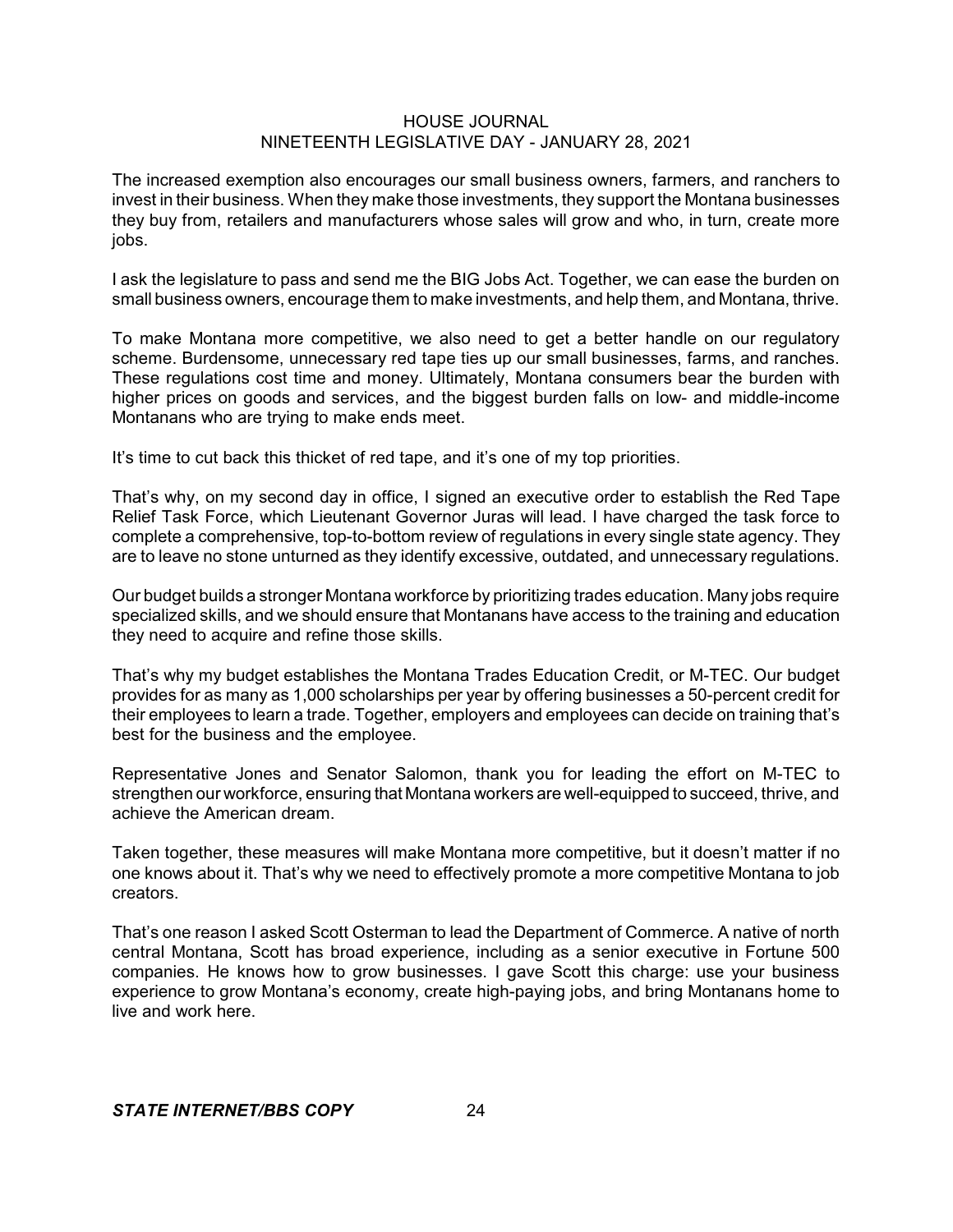I will join Scott to promote a more competitive Montana and emphasize what really makes Montana a special place. First, the Montana work ethic is second to none. Montanans are hardworking and know the value and virtue of work. Second, our quality of life is second to none. Our public lands make this one of the best places to live, work, and raise a family.

These are two of the reasons Susan and I decided to move to Montana – to put down roots, raise our family, and start a business here. Our decision to move here wasn't random. We didn't throw a dart at a map.

I knew from my first trip to Montana nearly 45 years ago that I wanted to make Montana home. That's when Tim Frable introduced me to Montana. His deep love of this state was infectious. He had trained at Malmstrom Air Force Base and flew missions in a P-51 over Japan during World War Two.

Tim was my junior-high science teacher, and in 1976, he drove me and 17 other ninth graders to Red Lodge to hike into the back country. We hiked to Black Canyon Lake, Grasshopper Glacier, and onto the Lake Plateau.

I tell this story, because Tim was a dedicated educator who shaped my life.

There are many educators like Tim in Montana and throughout our country. They make lasting impacts in the lives of their students – not only imparting their knowledge but also sharing their experience, wisdom, and passions.

They make us better.

We should do everything we can to ensure that any teacher who wants to start her career in Montana can. But Montana ranks at the bottom nationally in starting teacher pay. Wyoming's starting teacher pay is 45 percent higher than ours.

After receiving a teaching degree, a Montanan shouldn't have to choose between earning more in Wyoming and teaching in Montana for the worst starting salary in the country.

That's what happened to a couple of teachers I talked to who used to live in central Montana. A husband and wife, who were early in their teaching careers, were starting a family. They soon realized that they couldn't raise a family and make ends meet on one teacher salary here. So they moved to Wyoming where they could.

We must do better for our starting teachers. That's why my budget provides \$2.5 million in incentives to schools to improve starting teacher pay. I encourage the legislature to pass the TEACH Act, or Tomorrow's Educators are Coming Home Act, which Representative Jones is sponsoring.

By increasing their pay, let's make it easier for our starting teachers to choose to stay in Montana or come back home. Let's make our communities stronger and our classrooms better with excellent starting teachers in them. Let's make their pay more competitive.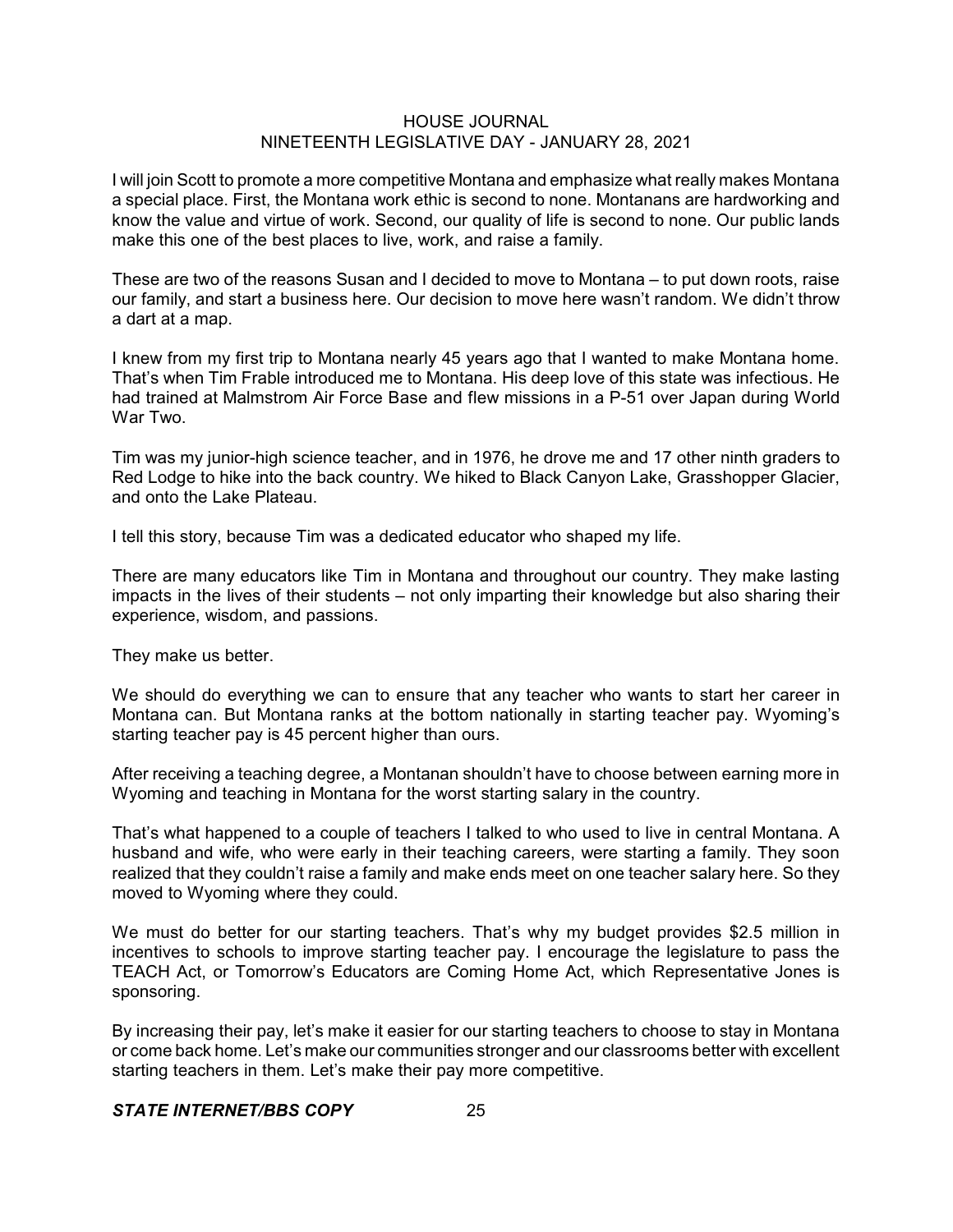Our kids will thank us for it one day.

There are young educators, future Tim Frables out there, who we want to teach our kids.

Ultimately, our budget is about our Montana priorities. It's about increasing opportunities here at home and bringing the American dream into greater reach for all Montanans. We should ensure every Montanan has the opportunity to realize it  $-$  earning a decent living, raising a family, contributing to our communities, retiring comfortably, and owning a home.

One of our current taxes, however, jeopardizes part of the American dream for some lower-income Montanans. Every two years, reappraisals drive up our property tax bills. These rising taxes threaten the American dream, particularly for lower-income Montanans, people who have invested in their homes, raised their families there, and have retired with a fixed income.

Ever-rising property tax bills shouldn't force someone to make a difficult decision. Pay the tax or sell her home. Pay the tax or put food on the table. Pay the tax or get her prescription drugs.

That's why I proposed the Keep Your Home Tax Relief Act in my budget. Keep Your Home provides \$3 million per year over the next biennium to mitigate the impact of reappraisal on lowerincome Montanans, including our seniors and disabled veterans. I appreciate the work of Senator Hoven, Representative Beard, and Representative Hopkins to get this critical bill introduced.

Part of the foundation of the American dream is safe communities where we live and work, and where our kids go to school.

But our state faces a grave threat to our safety: drug use. The Department of Public Health and Human Services estimates that about 64,000 Montanans have a substance use disorder. Addiction is tearing apart families and ravaging our communities.

Few Montanans are untouched by addiction.

There are devastating consequences to this crisis. Our treatment facilities are filling up, some unable to take new patients. Our corrections institutions are filling with people who, losing a battle against addiction, resort to increasingly violent crimes. Our first responders and frontline medical workers at hospitals not only confront it with overdoses but also see it in the innocents – the spouses, the children, the loved ones – who are victims of meth-induced violence. Our schools see our young people drop out as addiction overtakes them. Addiction leaves them falling further and further behind in their education and further off the path to a better life.

Most tragically, the crisis of meth in Montana is dissolving families and endangering our kids. Meth use has transformed homes from places of love and care to ones of mistreatment and abandonment. Addicted parents neglect their children, leaving too many of our Montana kids fending for themselves. Kids go to bed hungry and face constant food insecurity. Some fear their parents will become violent.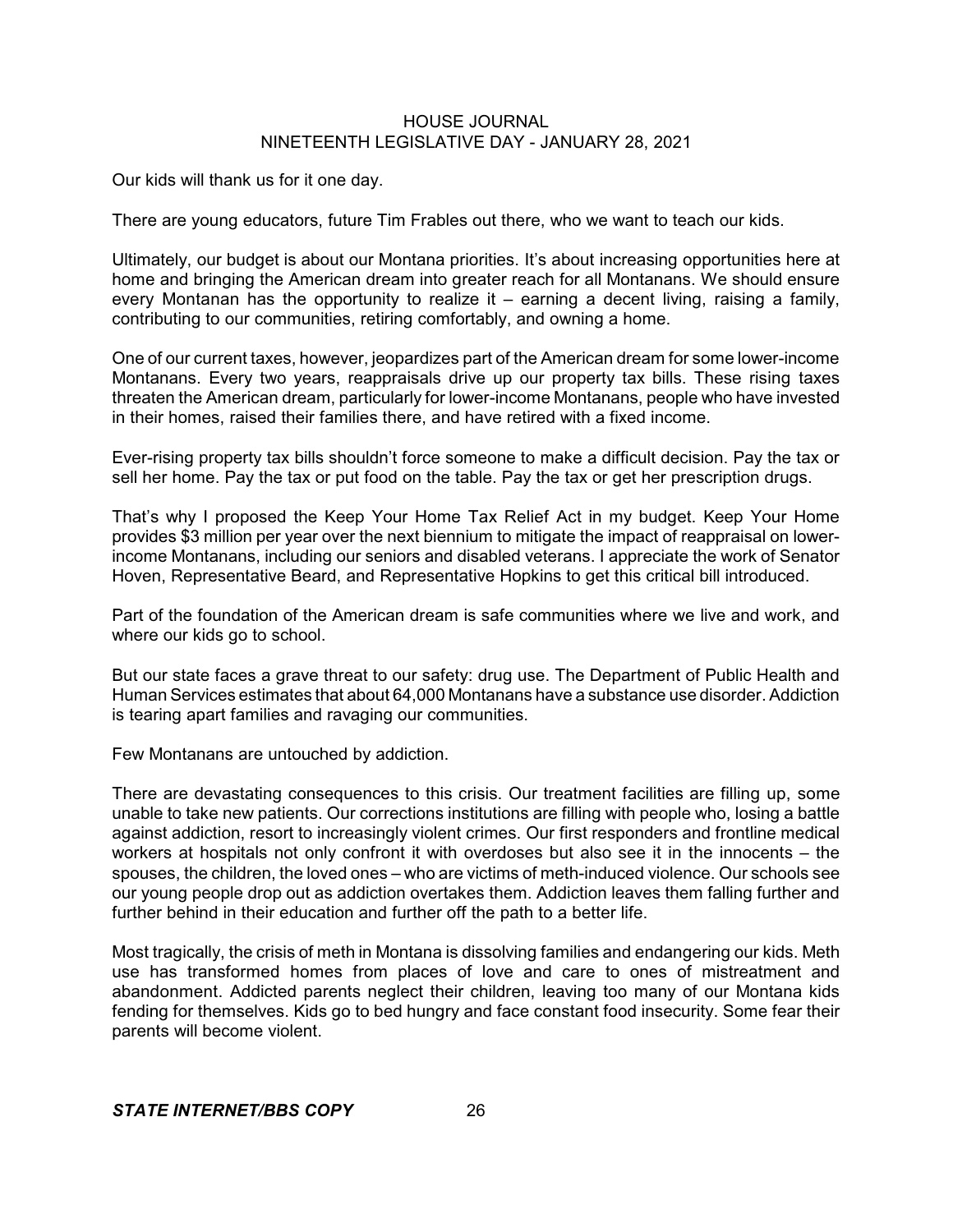Last year, two parents in Great Falls allegedly smoked meth in front of their four young children. Meth and drug paraphernalia were within the kids' reach. They were only 6, 3, 2, and one years old. The two-year-old was covered in bruises. A CT scan showed he had a skull fracture.

Children who survive this abuse and neglect often end up in foster care, a system severely strained by meth. Montana has the second highest number of kids in foster care per capita in the entire country. Forty-four percent of all children in our foster care system are there because of parental meth use.

This crisis is heartbreaking, and it has to stop.

There is no silver bullet, but there are steps we can take to confront it. My budget begins to take some of those steps.

It will take investments. So, let me be clear: tax revenues from the sale of recreational marijuana should go toward confronting the epidemic of addiction we face.

That's why my budget devotes marijuana tax revenue and part of the tobacco tax settlement to the HEART Fund, or the Healing and Ending Addiction through Recovery and Treatment Fund. The HEART Fund will provide for a full continuum of substance abuse prevention and treatment programs for communities.

That full continuum of programs is critical. Under our current system, there are gaps in coverage that reduce effectiveness. In some communities, there is no coordinated prevention program. In some communities, there are gaps in meth treatment. In some communities, there is a lack of local recovery support for someone leaving treatment who wants to stay clean, sober, and healthy.

We must close those glaring gaps, and the HEART Fund will do that.

With \$7 million in new funds and a federal match, our budget makes an historic investment. An additional \$23.5 million per year will provide for substance abuse prevention and treatment programs for communities.

This is not bigger government. It's a community grant program to help non-profits and NGOs do the work on the ground in our communities. And that's where our focus lies, in our communities.

With guidance and resources from the state to improve their response to addiction, our communities will lead this effort, because they know their local needs best.

Successful prevention and treatment programs help people who have hit rock bottom regain their health, rebuild their lives, and become vibrant, productive members of their community.

In addition to making an historic investment in prevention and treatment programs in our communities, we must prioritize and invest in treatment courts. Treatment courts work. They reduce recidivism. They reduce drug use. They increase public safety. And they are much more cost effective than incarceration.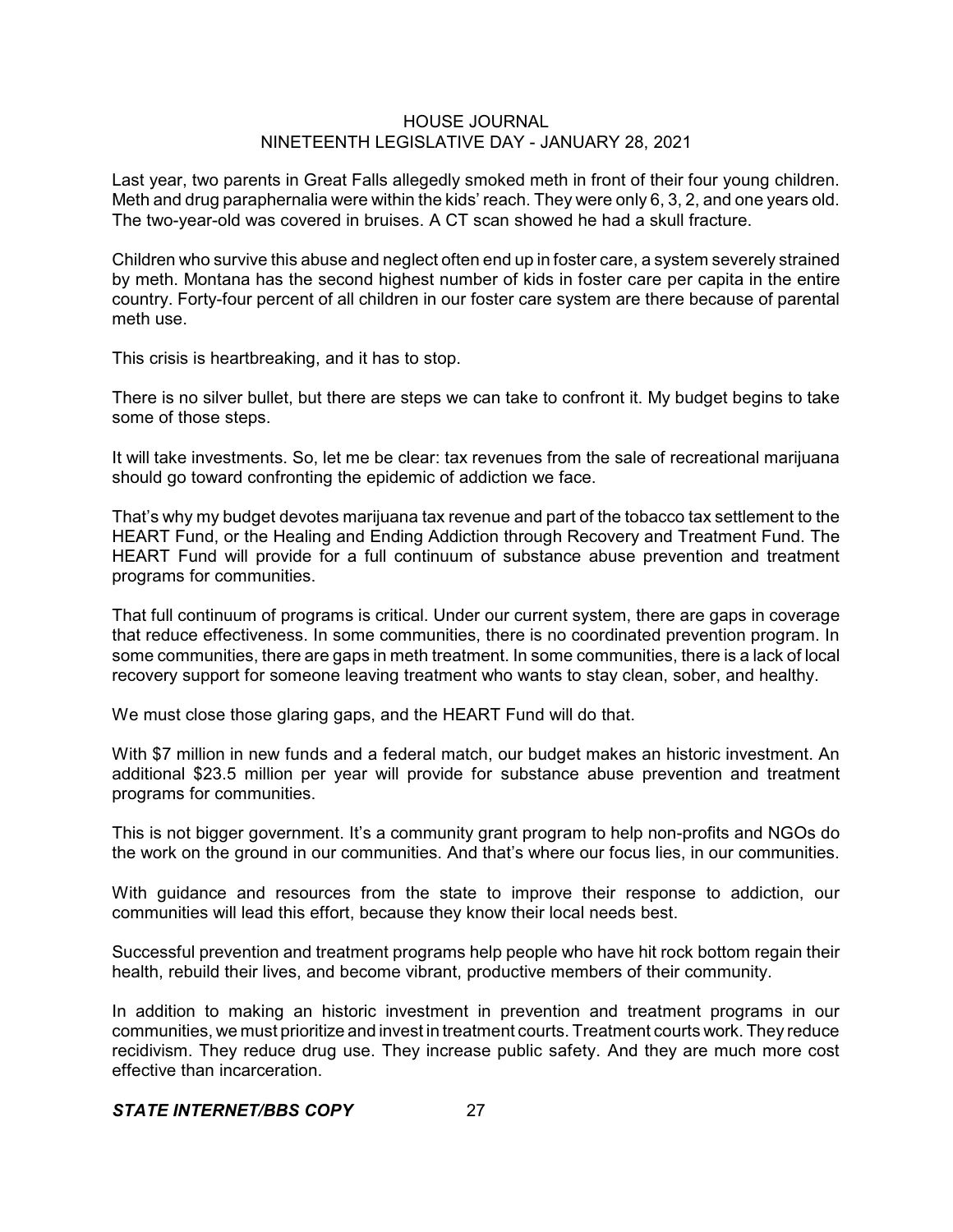Three years after completing treatment court, 70 percent of graduates are clean and holding a job.

But don't just take my word for it. Ask Judge Mary Jane Knisely in Yellowstone County, who started a treatment court there in 2010. Judge Knisely swore me into office a few weeks ago. I asked her to do it because of her experience and outstanding record. Her treatment court model is one we should implement throughout our state.

For all those reasons, our budget provides funding for five drug treatment courts.

And while we should focus on treatment for nonviolent offenders, we must maintain the rule of law. Montana has the highest violent crime rate in the northwest. And we saw an eight percent increase in violent crime last year, even as our nation saw a decline.

Ladies and gentlemen, we are a nation of laws. That's why I support Representative Holmlund's bill to ban sanctuary cities in Montana.

And the hands of justice must be swift. That's why our budget provides for a new district judge in both Gallatin and Flathead counties. That's why our budget adds 14 new parole and probation officers, since our officers are overwhelmed because of prior cuts and growing crime.

While we face an epidemic of drugs and increasing crime, we must also address the crisis of Missing and Murdered Indigenous Persons. In Montana, Native Americans make up about 7 percent of our population, but they account for about 26 percent of missing persons. Between 2017 and 2019, nearly 80 percent of those reported missing were teenagers younger than 18 years of age. Native American women face a murder rate 10 times higher than the national average, and 84 percent experience some form of violence in their lifetime.

Time is of the essence, and we must act urgently to curb this tragic trend. It's critical that we bring all voices to the table, and that all voices are heard.

I ask the legislature to send to my desk a bill to extend the Missing and Murdered Indigenous Persons Task Force. I want to thank Representative Sharon Stewart Peregoy, of Crow Agency, and Senator Jason Small, of Busby, for their efforts on this legislation.

And since we're talking about saving lives, we must protect the lives of our most vulnerable: unborn children. I firmly believe all life is precious and must be protected.

I urge the legislature to send me the Montana Pain Capable Unborn Child Protection Act which protects unborn babies by prohibiting abortion when they can feel pain. I also urge the legislature to send me the Born-Alive Infant Protection Act which requires doctors to perform life-saving care on a baby who's born as a result of a botched abortion.

These are necessary, compassionate measures where there should be common ground among us, and I will sign them into law.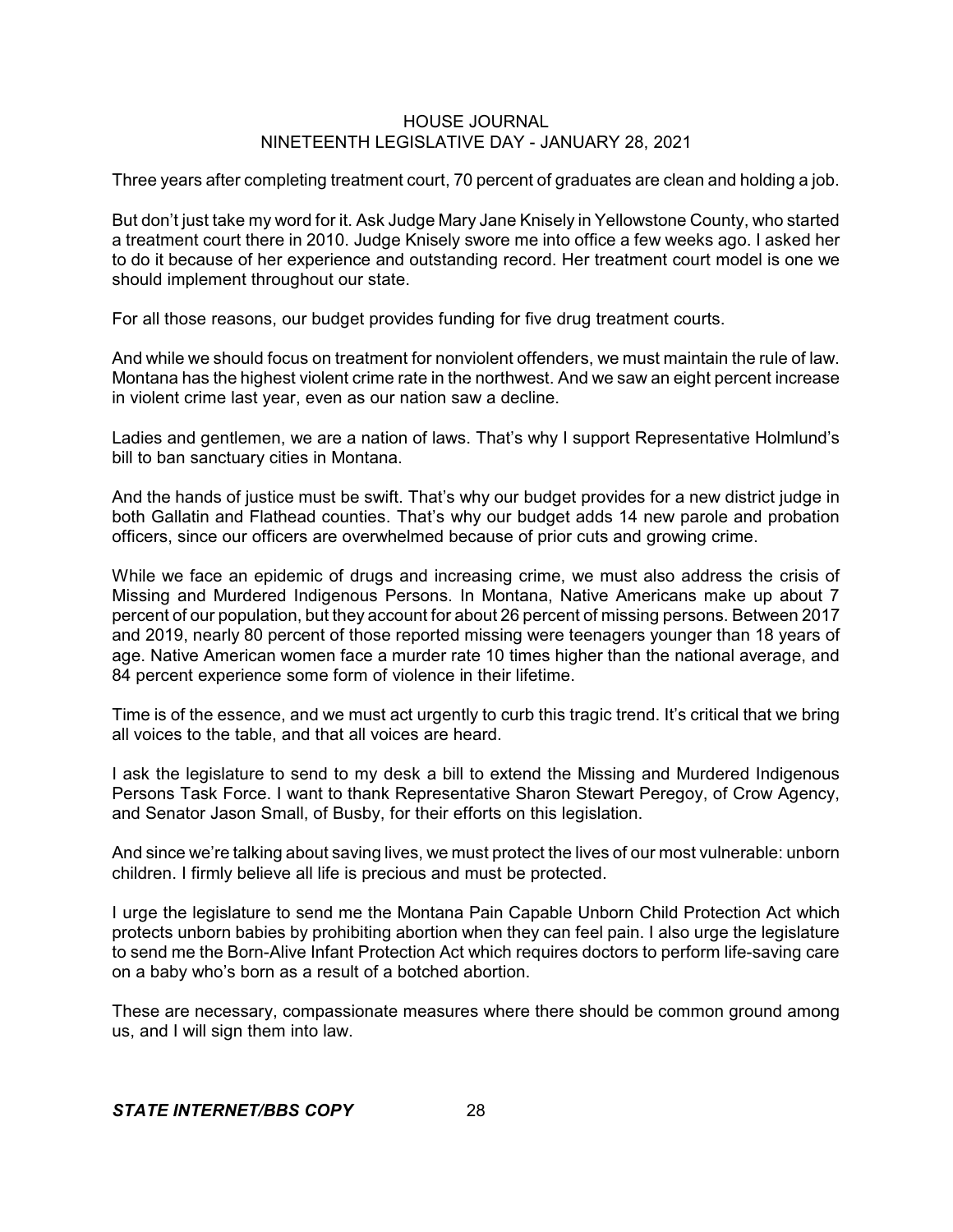As we work to lead the Montana comeback, we must keep hardworking families at the front of our minds. Every day, they decide how to live within their means.

State government should live within its means, providing essential services and letting Montanans keep more of what they earn. Just because the state brings in more revenue doesn't mean we have to spend it.

I made a commitment to change how Helena does business, and our budget does that. Our budget is fiscally conservative. It is balanced. It is sound. It holds the line on new general fund spending, increasing an average of less than one percent per year.

Our budget decreases general fund spending by \$100 million compared to the previous administration's proposed budget. Our budget preserves the "rainy day" fund by eliminating a \$25 million transfer from the previous administration's proposal. Our budget has a strong ending fund balance of over \$300 million, \$50 million more than the budget the previous administration offered.

Our budget does all these things without cuts to essential services.

But it's not just dollars and cents. It's about service. What kind of customer experience is state government providing to Montanans?

In the last three weeks, I have started visiting our state agencies. It's been a great opportunity for me to meet some of the folks who serve our state. These visits have reaffirmed to me that we have many hardworking state employees, who do their best every day to serve Montanans.

For too long, though, they haven't been led well.

After one visit to an agency, an employee, who's worked there for nearly three decades, told me I'm the first governor he's seen in the building. He works just across the street from the governor's office, but he's never seen the state's chief executive in the agency's building. I was as shocked to learn about his experience as he was to see me.

If this is how business is done in Helena, it's time to change how Helena does business.

From decades in the private sector, I firmly believe that leaders set the tone and culture of an organization. Tonight, I make these commitments to you, as the chief executive of our state. I will be available, accessible, and accountable. I will provide our state agencies with a clear mission, we will measure our progress, and we will celebrate our shared success together. I will emphasize providing exceptional customer experiences to all Montanans.

After all, you pay our salaries, and we work for you.

I expect our cabinet officials and agency heads to make the same commitments.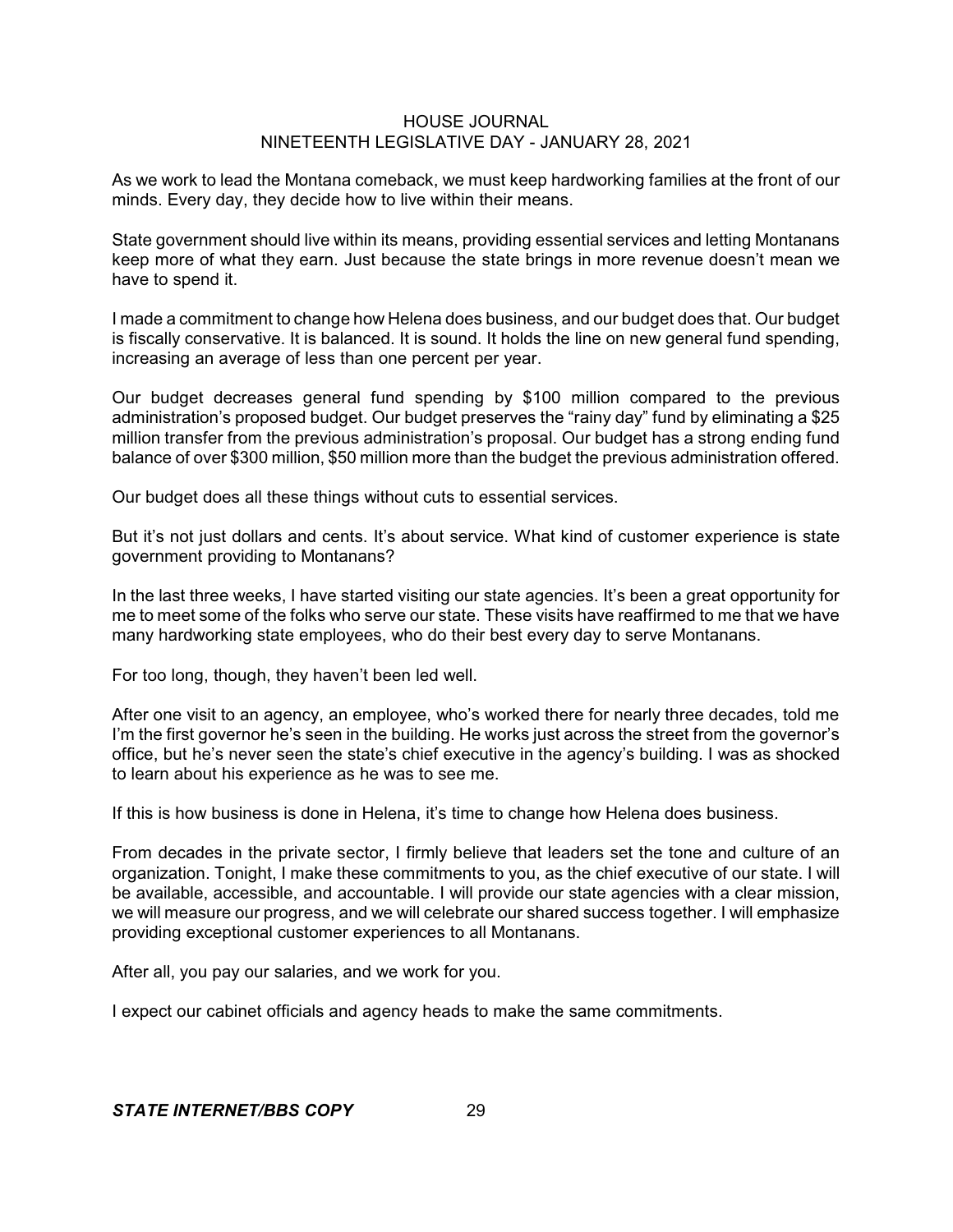I'm proud of the outstanding team we've assembled. We looked for change agents with the best qualifications and leadership experience needed to change the way Helena does business and lead Montana's comeback, and we got them.

The members of our cabinet come with diverse backgrounds and experiences. All, however, are united in our shared commitment to make our state agencies more responsive to the people, and more responsible with taxpayer dollars. That is the charge I have given them, and I am confident they will get the job done.

I have charged Mike Foster at the Department of Agriculture to find ways to add value to our commodities here in Montana and preserve the Montana brand throughout our supply chain. That way, our ag producers can capture more of the value they create.

I have charged Hank Worsech at FWP to build stronger, better bridges among landowners, sportsmen, and outfitters.

I have charged Amanda Kaster at DNRC to bring more federal lands into active forest management to prevent catastrophic wildfires, have healthier forests, improve wildlife habitat, and bring back some of our good-paying Montana timber jobs.

Our agenda is ambitious, but we owe it to you to be bold, as we lead the Montana comeback.

Like you, I want our kids to enjoy a better life. Like you, I want to leave our state better than I found it. And while we have our differences on policy, that ideal is what motivates everyone who serves here.

That's why our agenda is ambitious. Because four years from now, I see a place where more Montanans are realizing the American dream – working hard, earning a good living, and raising a family. I see a place where our kids and grandkids stay in Montana because there are better opportunities here. I see a place where our communities are safer and thriving. I see a place where we have come through the other side of this global pandemic stronger.

If there's anything this year has taught us, it's that Montanans can handle anything. We met the test.

The state of our state is strong, but it's more than strong. The state of our state is resilient.

And we are ready for our Montana comeback.

Like Montanans at home tonight, we will go forth from here, ready to face what tomorrow brings. We will overcome whatever confronts us together, because the Montana way is to help each other. And because we are resilient.

Thank you. God bless you. God bless America. And God bless the great state of Montana.

###